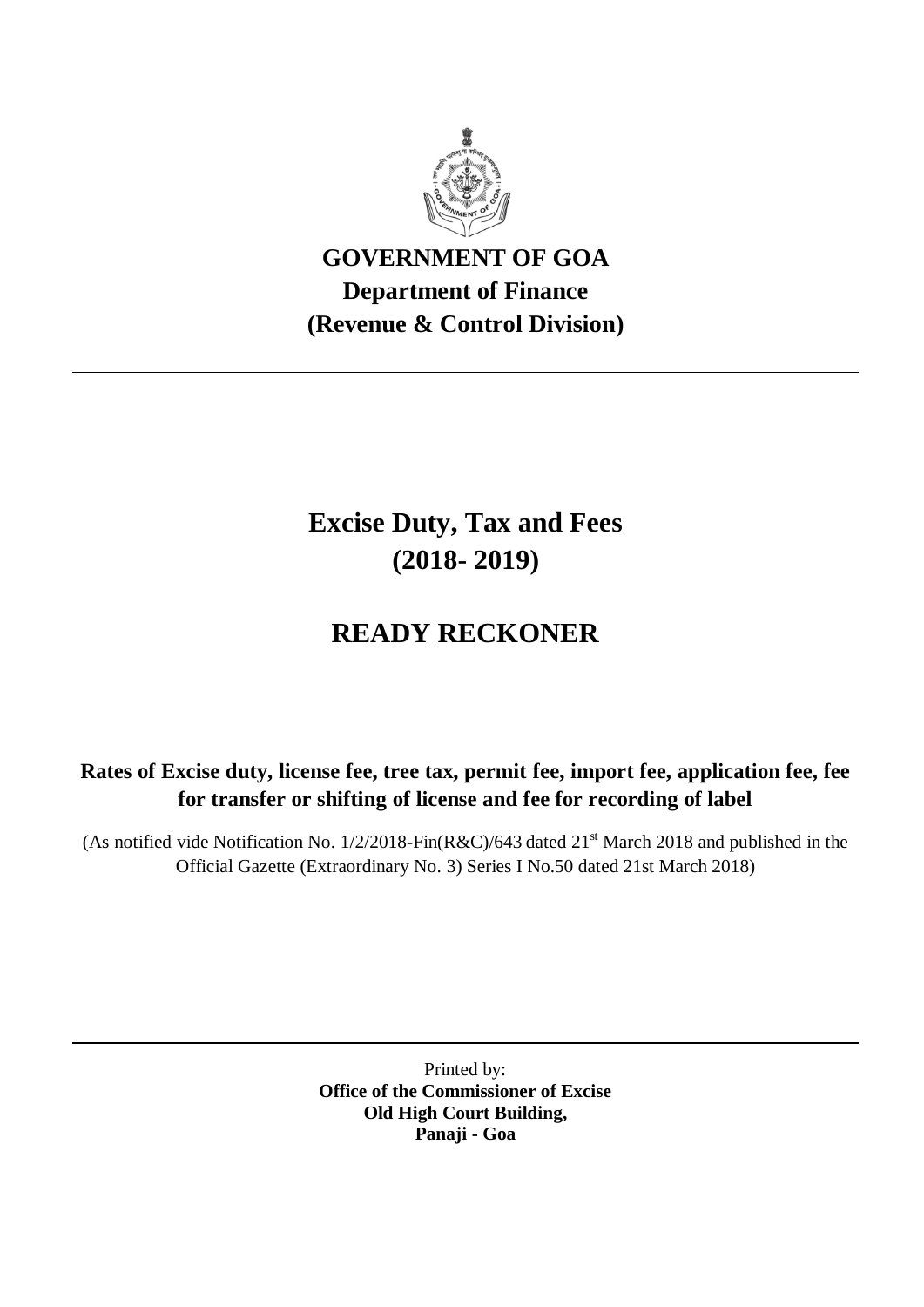# INDEX

| Sr.<br>No.     | <b>Clause No.</b>                                                                                                                   | <b>Particulars</b><br>(As notified vide Notification No. 1/2/2018-Fin(R&C)/643 dated 21 <sup>st</sup> March 2018 and<br>published in the Official Gazette (Extraordinary No. 3) Series I No.50 dated 21st March<br>2018)                                                                                        |                |  |  |  |  |
|----------------|-------------------------------------------------------------------------------------------------------------------------------------|-----------------------------------------------------------------------------------------------------------------------------------------------------------------------------------------------------------------------------------------------------------------------------------------------------------------|----------------|--|--|--|--|
| 1.             | PART A:                                                                                                                             | <b>Rates of Excise Duty on Manufacture of :-</b>                                                                                                                                                                                                                                                                |                |  |  |  |  |
|                | (1)                                                                                                                                 | Indian made foreign liquor other than milk punch, wines and beer<br>manufactured in the State of Goa and sold in the State of Goa, for brands,<br>whose strength is below 80 U.P.                                                                                                                               | $\overline{7}$ |  |  |  |  |
| (2)            |                                                                                                                                     | Indian made foreign liquor other than milk punch, wines and beer<br>manufactured in the State of Goa and sold in the State of Goa, for brands,<br>whose strength is above 80 U.P.                                                                                                                               |                |  |  |  |  |
|                | (3)                                                                                                                                 | Milk punch and wines manufactured by using rectified spirit or extra<br>neutral alcohol, or without using rectified spirit or extra neutral alcohol for<br>fortification or preservation or manufactured by process of natural<br>fermentation of fruits only, in the State of Goa and sold in the State of Goa | 8              |  |  |  |  |
|                | (4)                                                                                                                                 | Beer manufactured in the State of Goa/ imported in the State of Goa/<br>imported from outside India and sold in the State of Goa                                                                                                                                                                                | 8              |  |  |  |  |
|                | (5)                                                                                                                                 | Beer manufactured in the State of Goa by the pub brewery/<br>microbrewery for consumption in the licensed premises                                                                                                                                                                                              | $8-9$          |  |  |  |  |
| (6)            |                                                                                                                                     | Beer manufactured in the State of Goa by pub brewery/ microbrewery<br>and sold in the licensed premises other than specified in item $(5)$ above in<br>bottles/kegs in the State of Goa                                                                                                                         | 9              |  |  |  |  |
|                | Country liquor manufactured with rectified spirit/extra neutral alcohol<br>(7)<br>as a base material and/or blended thereof         |                                                                                                                                                                                                                                                                                                                 | 9              |  |  |  |  |
|                | (8)                                                                                                                                 | Country liquor manufactured out of toddy, pineapples etc. without<br>using alcoholic additives for fermentation and/or blended thereof                                                                                                                                                                          |                |  |  |  |  |
|                | (9)                                                                                                                                 | <b>Cashew liquor</b>                                                                                                                                                                                                                                                                                            | 9              |  |  |  |  |
|                | (10)<br>Duty on Excise in form of Health Surcharge in addition to the rates of<br><b>Excise Duty</b>                                |                                                                                                                                                                                                                                                                                                                 | 9              |  |  |  |  |
| $\overline{2}$ | <b>PART B:</b>                                                                                                                      | Countervailing duty on excisable articles imported in the State of Goa                                                                                                                                                                                                                                          | 9              |  |  |  |  |
|                |                                                                                                                                     |                                                                                                                                                                                                                                                                                                                 |                |  |  |  |  |
| 3              | PART C:                                                                                                                             | <b>Tree Tax</b>                                                                                                                                                                                                                                                                                                 | 10             |  |  |  |  |
| 4.             | PART D:                                                                                                                             | Rates of Fees on Licences per annum for:-                                                                                                                                                                                                                                                                       |                |  |  |  |  |
|                | 1                                                                                                                                   | <b>MANUFACTURE</b>                                                                                                                                                                                                                                                                                              |                |  |  |  |  |
|                | (1)                                                                                                                                 | Distillery unit manufacturing Indian made foreign liquor other than<br>beer, wine, or milk punch which are categorized as a micro enterprise or<br>small enterprise under the Micro, Small and Medium Enterprises<br>Development Act, 2006 (Central Act 27 of 2006)                                             | 10             |  |  |  |  |
|                | (2)                                                                                                                                 | Distillery unit manufacturing Indian made foreign liquor other than<br>beer, or milk punch other than those covered in item (1) above                                                                                                                                                                           | 10             |  |  |  |  |
|                | (3)                                                                                                                                 | <b>Brewery</b> units manufacturing Beer                                                                                                                                                                                                                                                                         |                |  |  |  |  |
|                | Beer manufactured by the pub brewery/microbrewery for consumption<br>(4)<br>in the licensed premises itself upto 2 lakh bulk litres |                                                                                                                                                                                                                                                                                                                 |                |  |  |  |  |
|                | (5)                                                                                                                                 | Beer manufactured by the pub brewery/microbrewery for consumption                                                                                                                                                                                                                                               | 10             |  |  |  |  |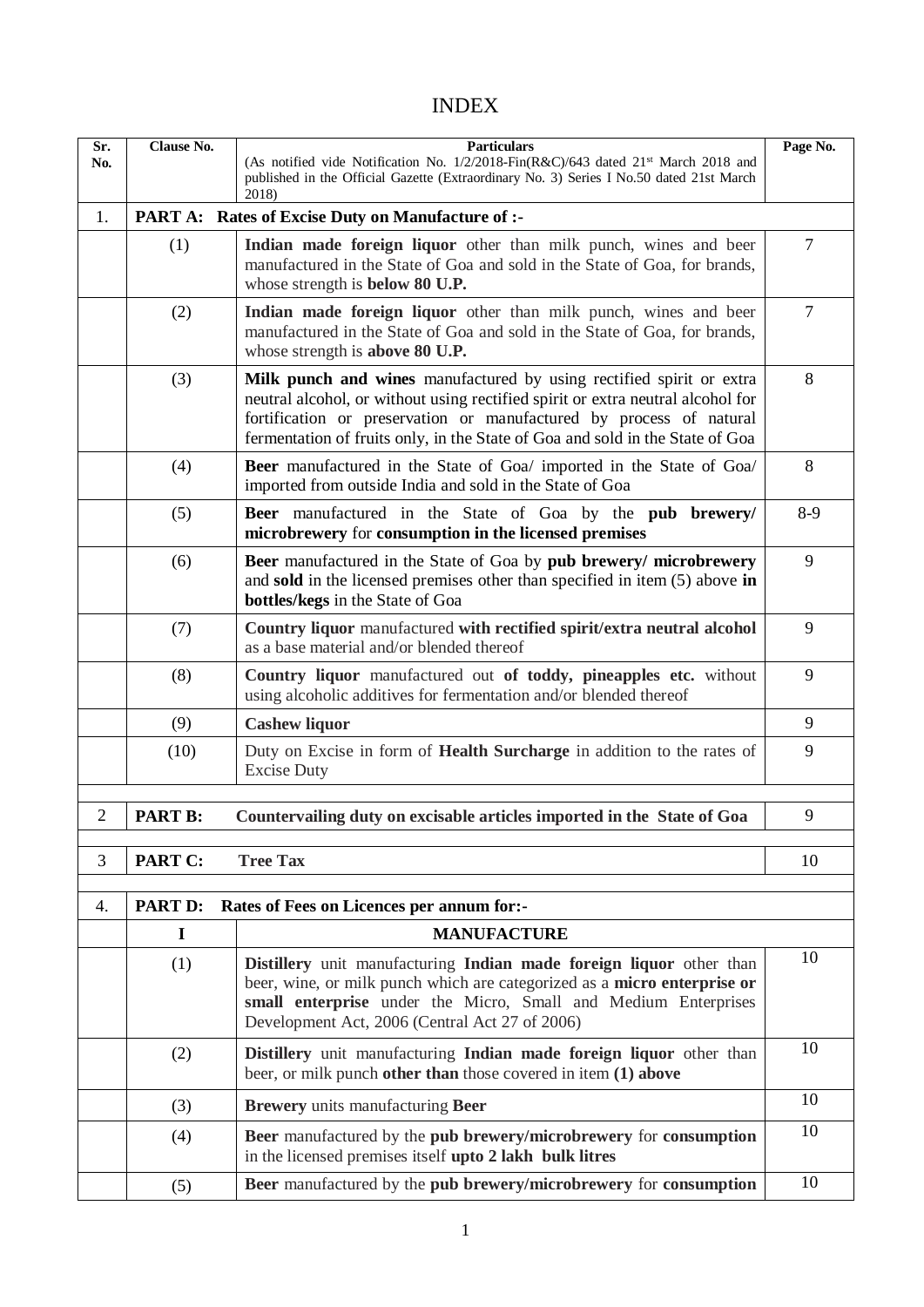|   |              | in the licensed premises itself above 2 lakh                                                                                                                                                                          |    |
|---|--------------|-----------------------------------------------------------------------------------------------------------------------------------------------------------------------------------------------------------------------|----|
|   |              | bulk litres but upto 17 lakh bulk litres                                                                                                                                                                              |    |
|   | (6)          | Beer manufactured by the pub brewery/microbrewery and sold outside<br>the licensed premises in bottles/kegs, upto 17 lakh bulk litres                                                                                 | 10 |
|   | (7)          | Beer manufactured by the pub brewery/microbrewery and sold outside<br>the licensed premises in bottles/kegs, above 17 lakh bulk litres                                                                                | 10 |
|   | (8)          | <b>Wineries</b> manufacturing wine or milk punch                                                                                                                                                                      | 11 |
|   | (9)          | Manufacture of rectified spirit/extra neutral alcohol or absolute<br>alcohol or both                                                                                                                                  |    |
|   | (10)         | Manufacture of malt spirit or grape spirit or grain spirit                                                                                                                                                            | 11 |
|   | (11)         | Manufacture of high bouquet spirit/additives                                                                                                                                                                          | 11 |
|   | (12)         | Additional licence for import of concentrated alcoholic beverages/ scotch<br>for manufacture of high bouquet spirits/additives                                                                                        | 11 |
|   | (13)         | Manufacture of country liquor                                                                                                                                                                                         | 11 |
|   | (14)         | <b>BLENDING</b> of country liquor                                                                                                                                                                                     | 11 |
|   | (15)         | Manufacturing denatured spirituous preparations by using denatured<br>spirit only                                                                                                                                     | 11 |
|   | (16)         | Manufacture, possession and sale of products, like liqueur chocolates,<br>liqueur creams and similar products by cottage industry/household<br>industry                                                               | 11 |
|   |              | <b>BOTTLING</b>                                                                                                                                                                                                       |    |
|   | (17)         | Bottling of denatured spirit or denatured spirituous preparations or<br>rectified spirit or neutral spirit or extra neutral alcohol or absolute<br>alcohol or malt spirit or grape spirit or high bouquet spirit, etc | 11 |
|   | (18)         | Bottling of country liquor and blended country liquor                                                                                                                                                                 | 11 |
|   | (19)         | Bottling of beer                                                                                                                                                                                                      | 12 |
|   | (20)         | Bottling of wines and milk punch without using rectified spirit/extra<br>neutral alcohol for fortification and manufactured by a process of<br>natural fermentation of fruits only                                    | 12 |
|   | (21)         | Bottling of wines and milk punch manufactured by using rectified<br>spirit/extra neutral alcohol for fortification/preservation                                                                                       | 12 |
|   | (22)         | Bottling of Indian made foreign liquor other than beer, wines, milk<br>punch or foreign liquor                                                                                                                        | 12 |
|   | (23)         | Bottling of foreign liquor other than Indian made foreign liquor, beer,<br>milk punch and wines                                                                                                                       | 12 |
|   | (24)         | Bottling of <b>products like liqueur creams</b> and similar such products by<br>cottage industry/household industry                                                                                                   | 12 |
|   |              |                                                                                                                                                                                                                       |    |
| 5 | $\mathbf{I}$ | <b>SALE</b>                                                                                                                                                                                                           |    |
|   | (1)          | Wholesale of Indian made foreign liquor                                                                                                                                                                               | 13 |
|   | (2)          | Wholesale of country liquor by using carboys/colsos/jars                                                                                                                                                              | 13 |
|   | (3)          | Wholesale of country liquor not covered by item (2) above and whose<br>turnover does not exceed Rs. 50.00 lakhs                                                                                                       | 13 |
|   | (4)          | Wholesale of country liquor not covered under item (2) above and<br>whose annual turnover exceeds Rs. 50.00 lakhs                                                                                                     | 13 |
|   | (5)          | Wholesale of foreign liquor imported from outside India                                                                                                                                                               | 13 |
|   | (6)          | Wholesale of Indian made foreign liquor and/or country liquor and for                                                                                                                                                 | 13 |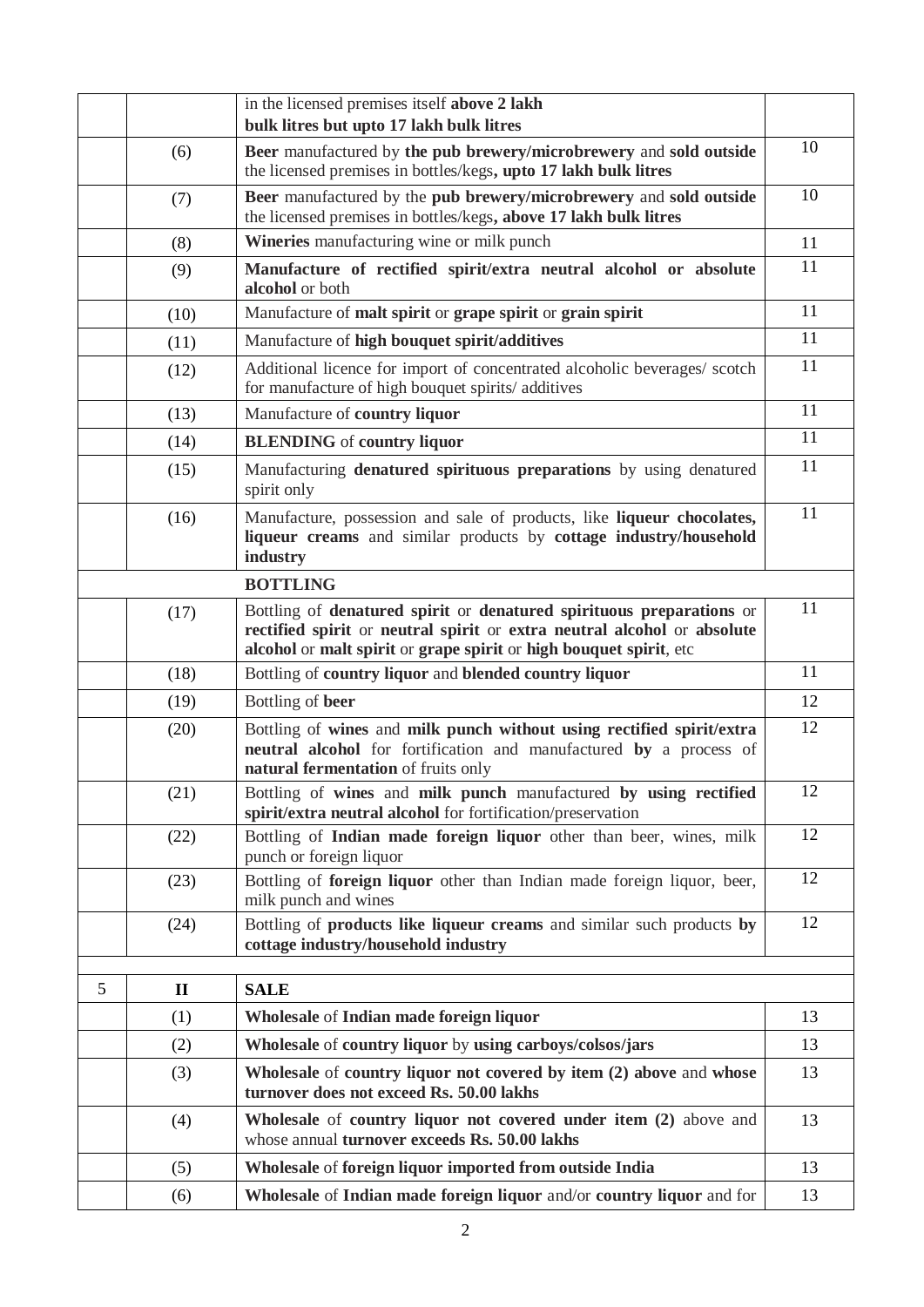|   |      | an additional licence in respect of item (5) above in the existing licensed<br>premises                                                                                                                                                                                 |    |
|---|------|-------------------------------------------------------------------------------------------------------------------------------------------------------------------------------------------------------------------------------------------------------------------------|----|
|   | (7)  | Retail sale of foreign liquor for consumption in the premises                                                                                                                                                                                                           | 13 |
|   | (8)  | Retail sale of foreign liquor in packed bottles                                                                                                                                                                                                                         | 14 |
|   | (9)  | Retail sale of Indian made foreign liquor and country liquor for<br>consumption in the premises                                                                                                                                                                         | 14 |
|   | (10) | Retail sale of Indian made foreign liquor and country liquor in packed<br><b>bottles</b> within the limits                                                                                                                                                              | 15 |
|   | (11) | Retail sale of country liquor                                                                                                                                                                                                                                           | 15 |
|   | (12) | Retail sale of liquor i.e. Indian made foreign liquor, country liquor and<br>foreign liquor on <b>luxury</b> vessel/craft carrying passengers<br>for<br>entertainment                                                                                                   | 15 |
|   | (13) | Wholesale of rectified spirit or absolute alcohol or both                                                                                                                                                                                                               | 15 |
|   | (14) | Retail sale of rectified spirit or absolute alcohol or both                                                                                                                                                                                                             | 15 |
|   | (15) | Wholesale of denatured spirit                                                                                                                                                                                                                                           | 15 |
|   | (16) | Retail sale of denatured spirit                                                                                                                                                                                                                                         | 15 |
|   | (17) | Wholesale of denatured spirituous preparations                                                                                                                                                                                                                          | 15 |
|   | (18) | Retail sale of denatured spirituous preparations                                                                                                                                                                                                                        | 15 |
|   | (19) | <b>Retail sale of liquor</b> in packed bottles and for consumption, other than by<br>category hotels, within the limits of coastal villages of Pernem, Quepem<br>and Canacona Talukas and the of coastal area within the limits of<br><b>Canacona Municipal Council</b> | 15 |
|   |      |                                                                                                                                                                                                                                                                         |    |
|   |      |                                                                                                                                                                                                                                                                         |    |
| 6 | III  | <b>TRANSFER OR SHIFTING OF LICENCE</b>                                                                                                                                                                                                                                  |    |
|   | (1)  | Retail sale of Indian made foreign liquor and country liquor in sealed<br>bottles/consumption in premises                                                                                                                                                               | 16 |
|   | (2)  | Retail sale of Indian made foreign liquor and country liquor in a hotel.                                                                                                                                                                                                | 16 |
|   | (3)  | Retail sale of foreign liquor in a hotel                                                                                                                                                                                                                                | 16 |
|   | (4)  | Retail sale of foreign liquor other than in hotel                                                                                                                                                                                                                       | 16 |
|   | (5)  | Retail sale of liquor on luxury vessel/craft carrying passengers<br>for entertainment                                                                                                                                                                                   | 16 |
|   | (6)  | Retail sale of rectified spirit                                                                                                                                                                                                                                         | 16 |
|   | (7)  | Retail sale of denatured spirits                                                                                                                                                                                                                                        | 16 |
|   | (8)  | Retail sale of denatured spirituous preparation                                                                                                                                                                                                                         | 16 |
|   | (9)  | Wholesale of liquor other than country liquor                                                                                                                                                                                                                           | 16 |
|   | (10) | Wholesale of country liquor                                                                                                                                                                                                                                             | 16 |
|   | (11) | Wholesale sale of denatured spirit                                                                                                                                                                                                                                      | 16 |
|   | (12) | Wholesale sale of rectified spirit                                                                                                                                                                                                                                      | 16 |
|   | (13) | Wholesale sale of denatured spirituous preparations                                                                                                                                                                                                                     | 16 |
|   | (14) | Wineries undertaking natural fermentation for manufacturing of wine.                                                                                                                                                                                                    | 16 |
|   | (15) | Winery manufacturing wine with use of rectified spirit/extra neutral<br>alcohol for fortification                                                                                                                                                                       | 16 |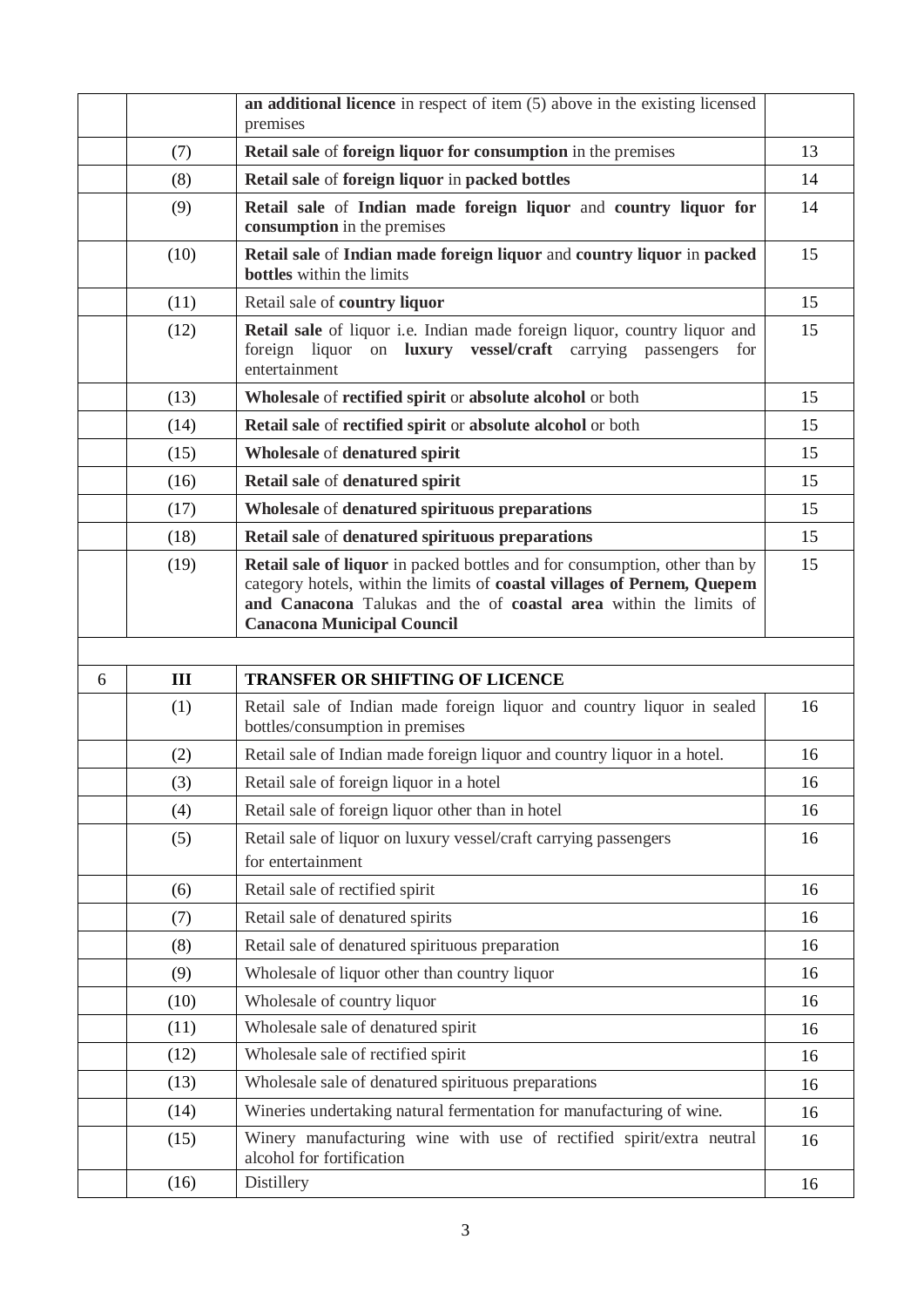|                | (17) | <b>Brewery</b>                                                                                                                                                                                                                                                                                                                                                     | 16 |
|----------------|------|--------------------------------------------------------------------------------------------------------------------------------------------------------------------------------------------------------------------------------------------------------------------------------------------------------------------------------------------------------------------|----|
|                | (18) | Bottling of country liquor                                                                                                                                                                                                                                                                                                                                         | 16 |
|                | (19) | Blending of country liquor                                                                                                                                                                                                                                                                                                                                         | 16 |
|                |      |                                                                                                                                                                                                                                                                                                                                                                    |    |
| $\overline{7}$ | IV   | <b>IMPORT AND EXPORT</b>                                                                                                                                                                                                                                                                                                                                           |    |
|                | (1)  | Fee for permit/No objection certificate for import of beer, Indian made<br>foreign liquor, foreign liquor and bottled wines                                                                                                                                                                                                                                        | 17 |
|                | (2)  | Fee for permit/No objection certificate for import of bottled wines in the<br>State of Goa, from the rest of India.                                                                                                                                                                                                                                                | 17 |
|                | (3)  | Fee for permit/No objection certificate for import of wine with natural<br>fermentation, wine using rectified spirit or neutral alcohol, rectified spirit,<br>extra neutral alcohol, high bouquet spirit, denatured spirit, concentrates,<br>grain spirit, malt spirit, etc.                                                                                       | 17 |
|                | (4)  | Fee for permit/No objection certificate for export of excisable article<br>outside the State of Goa.                                                                                                                                                                                                                                                               | 17 |
|                | (5)  | Fee for revalidation, extension of each permit/No objection<br>Certificate for import/export of excisable article before the expiry of the<br>said permit/No Objection Certificate                                                                                                                                                                                 | 17 |
|                | (6)  | Fee for extension of each permit/No Objection Certificate for<br>import/export of excisable article after the expiry of the said permit/No<br>Objection Certificate                                                                                                                                                                                                | 17 |
|                | (7)  | Fee for cancellation of import permit/export permit/No Objection<br>Certificate                                                                                                                                                                                                                                                                                    | 17 |
|                | (8)  | Fee for amendment or any alterations of any entries in the permits/No<br>Objection Certificate                                                                                                                                                                                                                                                                     | 18 |
|                | (9)  | Fee for import of foreign liquor or Indian made foreign liquor in the State<br>of Goa from outside India or import from the rest of India or<br>transportation from the Custom Station in the State of Goa and its sale in<br>the State of Goa for brands whose strength is below 80 U.P.,—                                                                        | 18 |
|                | (10) | Fee for import of foreign liquor or Indian made foreign liquor other than<br>milk punch, wine with or without using rectified spirit/ /extra neutral<br>alcohol and beer from outside India or imported from the rest of India or<br>from the Custom Bonded Warehouse and sold in the State of Goa, whose<br>strength is above 80 U.P.,—                           | 18 |
|                | (11) | Fee for Beer imported from outside India or transported from a Custom<br>Station or imported from the rest of India and sold in the State of Goa                                                                                                                                                                                                                   | 19 |
|                | (12) | Fee for milk punch and wine imported from outside India or from<br>Customs Bonded Warehouse or imported from the rest of India and sold in<br>the State of Goa either using or not using the rectified spirit or extra<br>neutral alcohol, for fortification or preservation or fermentation and<br>manufactured by process of natural fermentation of fruits only | 19 |
|                | (13) | Fee for concentrates of scotch, malt spirit or any other spirits used as<br>additives for manufacture of Indian made foreign liquor/high bouquet<br>spirit, imported from outside India or from Custom Bonded Warehouse                                                                                                                                            | 19 |
|                | (14) | Fee for alcohol other than for use in pharmaceutical units, imported from<br>outside India or from Custom Bonded Warehouse.                                                                                                                                                                                                                                        | 19 |
|                | (15) | Fee for alcohol for use in pharmaceutical units, imported from outside<br>India or from Custom Bonded Warehouse                                                                                                                                                                                                                                                    | 19 |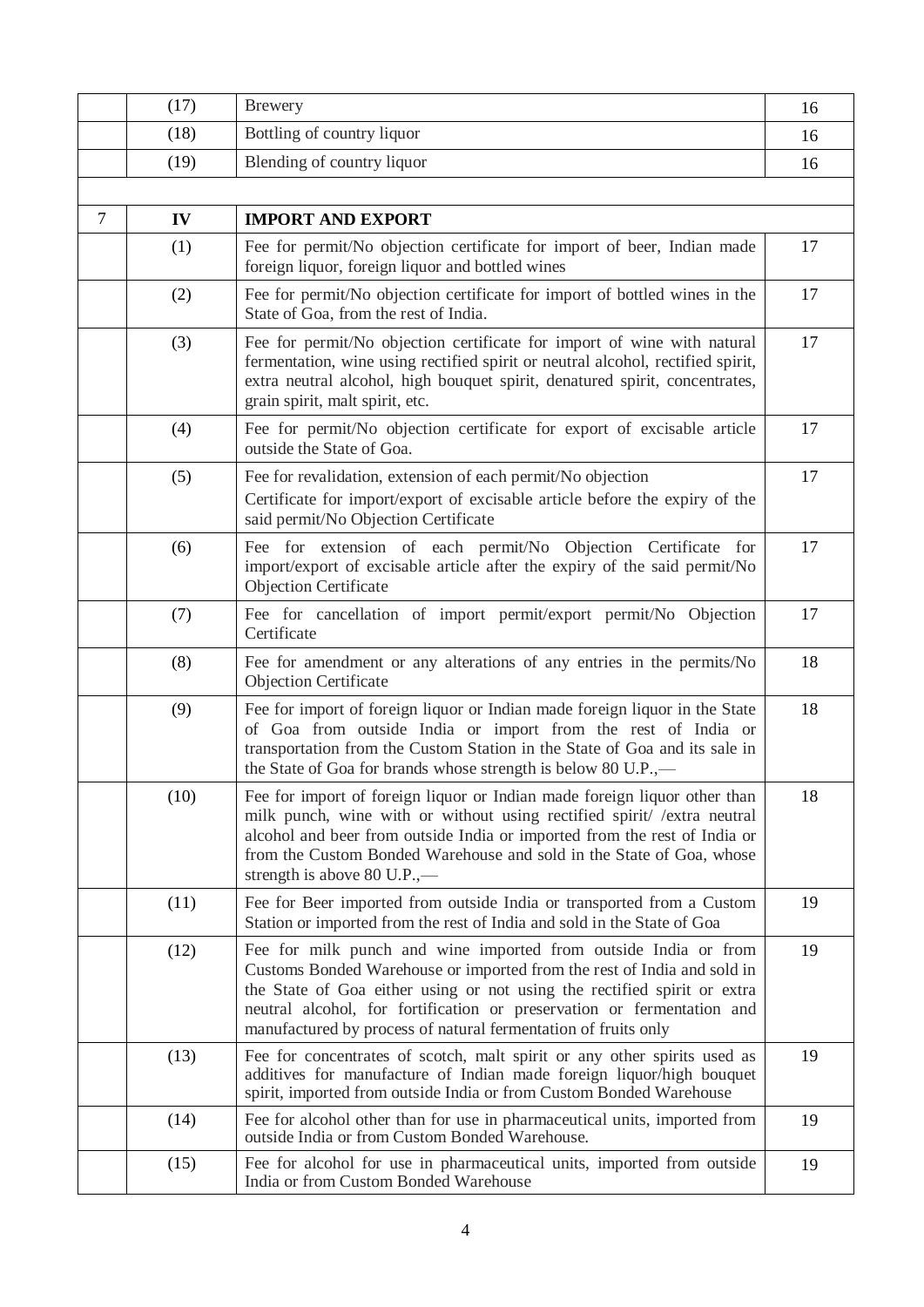|    | (16) | Fee for alcohol imported for manufacture of Tequila like Agave Spirit etc.<br>imported from outside India or from Custom Bonded Warehouse.                                                                                                                                                                                                                     | 19        |
|----|------|----------------------------------------------------------------------------------------------------------------------------------------------------------------------------------------------------------------------------------------------------------------------------------------------------------------------------------------------------------------|-----------|
|    | (17) | Perfumed spirit/perfumed alcohol concentrate for preparation of toilet<br>preparation, imported from outside India or from Custom Bonded<br>Warehouse                                                                                                                                                                                                          | 20        |
|    | (18) | Health surcharge on items $(9)$ to $(12)$ above                                                                                                                                                                                                                                                                                                                | 20        |
|    | (19) | Fee for import of excisable articles into the State of Goa from the rest of<br>India                                                                                                                                                                                                                                                                           | 20        |
|    | (20) | Fee for import of malt spirit or grape spirit or high bouquet spirit or<br>additives and the like from the rest of India into the State of Goa                                                                                                                                                                                                                 | 20        |
|    | (21) | Fee for import of rectified spirit for the purpose of manufacturing extra<br>neutral alcohol/neutral spirit/silent spirit by re-distillation and export<br>as well                                                                                                                                                                                             | 20        |
|    | (22) | Fee for alcohol imported for manufacture of Tequila like Agave Spirit, etc.                                                                                                                                                                                                                                                                                    | 20        |
|    | (23) | Fee for export of Indian made foreign liquor/beer/high bouquet<br>spirit/alcohol/malt spirit/grain spirit and grape spirit, etc.,                                                                                                                                                                                                                              | 20        |
|    |      |                                                                                                                                                                                                                                                                                                                                                                |           |
| 8  | V    | <b>MISCELLANEOUS</b>                                                                                                                                                                                                                                                                                                                                           |           |
|    | (1)  | Fee for retail sale of liquor in packed bottles for keeping the shop open<br>upto one hour after the prescribed time                                                                                                                                                                                                                                           | 21        |
|    | (2)  | Fee for retail sale of Indian made foreign liquor, country liquor and<br>foreign liquor for consumption in the licensed premises by keeping the<br>licensed premises open for serving the clientele beyond 11.00 pm but<br>upto 5.00 am                                                                                                                        | 21        |
|    | (3)  | Fee for retail sale of Indian made foreign liquor and country liquor and<br>foreign liquor, for consumption in the licensed premises situated in a<br>coastal village or within the limits of the Corporation of the City of Panaji<br>or of the Municipality of Mormugao/Margao/Ponda/Mapusa, keeping the<br>licensed premises open for serving the clientele | 21        |
|    | (4)  | Fee for retail sale of Indian made foreign liquor, country liquor and<br>foreign liquor for consumption in the licensed premises other than<br>covered in item (3) above, keeping the licensed premises open for<br>serving the clientele beyond 11:00 p.m. but upto 1:00 a.m.                                                                                 | 21        |
|    | (5)  | Fee for sale of liquor keeping the licensed premises open on weekly<br>closure day except on the day declared as a "dry day".                                                                                                                                                                                                                                  | 21        |
|    | (6)  | Fee for an occasional licence for retail sale of liquor i.e. Indian made<br>foreign liquor, country liquor and foreign liquor for consumption                                                                                                                                                                                                                  | $22 - 23$ |
| 9  | (7)  | FEE FOR RECORDING AND RENEWAL OF LABEL                                                                                                                                                                                                                                                                                                                         | $23 - 24$ |
|    |      |                                                                                                                                                                                                                                                                                                                                                                |           |
| 10 | (8)  | PROCESSING FEE                                                                                                                                                                                                                                                                                                                                                 | $24 - 25$ |
|    |      |                                                                                                                                                                                                                                                                                                                                                                |           |
| 11 | (9)  | LICENCE FEE FOR POSSESSION, STORAGE AND TRANSFER<br>OF EXCISABLE ARTICLES                                                                                                                                                                                                                                                                                      | 25        |
|    |      |                                                                                                                                                                                                                                                                                                                                                                |           |
| 12 | (10) | Fee for transfer or sale of alcohol/spirit/grain spirit/malt spirit and any<br>other spirit for the purpose of manufacture of Indian made foreign<br>liquor/country<br>liquor/high<br>bouquet<br>spirit/malt<br>spirit/grape                                                                                                                                   | 25        |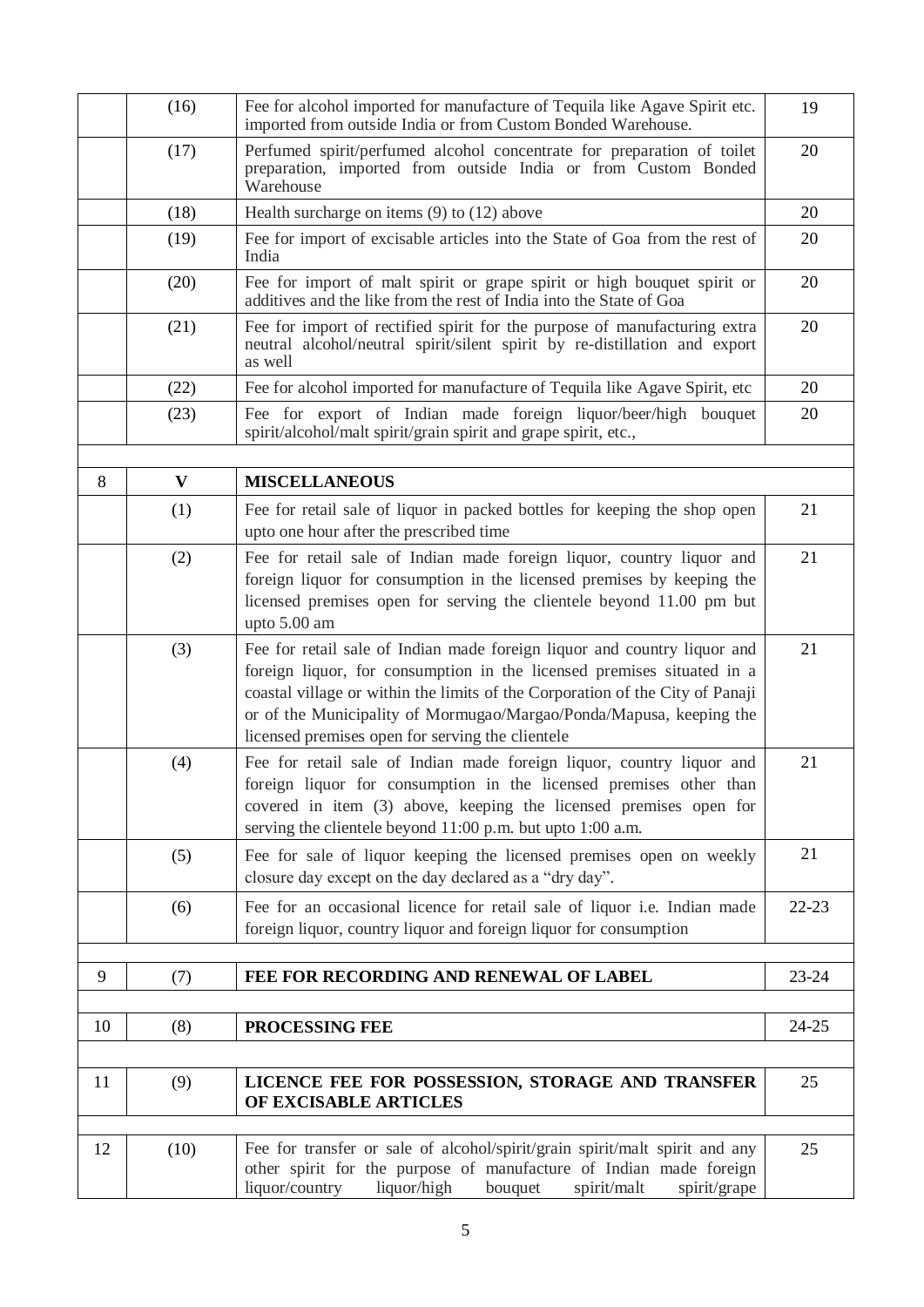|    |             | spirit/concentrate scotch and any other spirit within the State of Goa.                                                                                                                                                                                         |       |
|----|-------------|-----------------------------------------------------------------------------------------------------------------------------------------------------------------------------------------------------------------------------------------------------------------|-------|
|    |             |                                                                                                                                                                                                                                                                 |       |
| 13 | (11)        | Fee for transfer or sale of high bouquet spirit/concentrated scotch for the<br>manufacture of Indian made foreign liquor/country liquor within the<br>State of Goa                                                                                              | 25    |
|    |             |                                                                                                                                                                                                                                                                 |       |
| 14 | (12)        | Fee for transfer or sale of alcohol to any pharmaceutical unit within the<br>State of Goa from any other unit                                                                                                                                                   | 25    |
|    |             |                                                                                                                                                                                                                                                                 |       |
| 15 | VI          | <b>OTHER FEES</b>                                                                                                                                                                                                                                               |       |
|    | (1)         | Fee for NOC, Import/Export permits and transportation of Molasses<br>$(Rule 18-A)$                                                                                                                                                                              | 26    |
|    | (2)         | Fee for Permit for transport of liquor for personal consumption in other<br>State (Rule 19-B)                                                                                                                                                                   | 26    |
|    | (3)         | Fee for transport of imported liquor from custom bonded warehouse<br>(Rule 19-C)                                                                                                                                                                                | 26    |
|    | (4)         | Fee for establishment of pub brewery/micro brewery [Rule 41 (2A) and<br>Rule $41(2B)$ ]                                                                                                                                                                         | 27    |
|    | (5)         | Fee for License for Lease of the Licensed premises (Rule 43B)                                                                                                                                                                                                   | 27    |
|    |             |                                                                                                                                                                                                                                                                 |       |
|    | VII         | <b>CONCESSIONS &amp; EXEMPTIONS</b>                                                                                                                                                                                                                             |       |
| 16 | (1)         | Exemption of Sacramental Wine for religious purposes from License Fees<br>and Excise Duties (Notification No. FS/F.III/2-35/65/812<br>dated<br>03/02/1965 published in O.G. Series I No. 6 dated 11-02-1965)                                                    | 27    |
|    | (2)         | Concession of license fees for wholesale license for sale of country liquor<br>to All Goa Toddy Tappers Association (Notification No. 1/1/2001/-Fin<br>$(R&C)(VI)$ dated                                                                                        | 27    |
|    | (3)         | Exemption of Excise Duty on samples of liquor drawn by Inspectors of<br>Indian Standards Institution (Notification No.Fin(Rev)/2-35/42/3305/74<br>dated 14-01-1975 published in O.G. Series II No. 43 dated 24-01-1975)                                         | 27-28 |
|    | (4)         | Concession on Excise Duty payable on IMFL to Defence Service<br>Establishments (Notification No.1/1/2001- Fin(R&C)(VII) published in<br>O.G. Series 2 No.27 (Extraordinary) dated 04-10-2000)                                                                   | 28    |
|    | (5)         | Exemption of Excise Duty on loss of liquor on account of breakages and<br>stored in warehouses (Notification<br>leakages<br>No.<br>$Fin(\text{Rev})/F.2$<br>35/Audit/2/72 dated 26-09-74 published in O.G. Series 2 No. 27<br>dated 03-10-1974)                 | 28    |
|    | (6)         | Exemption of License Fees for Wholesale License of Palm liquor by<br>landlords of coconut groves receiving rent in kind (Notification No.<br>Fin(Rev)/2- 35/PART/1/20141/69 dated 22-7-1971 Published in Official<br>Gazette No. 31, Series II dated 2-11-1972) | 29    |
|    | (7)         | Concession on Tree tax for tapping of coconut trees for drawing toddy<br>(Notification No. Fin(Rev)/2-35/part/4/B/73 dated 18-6-1974 Published in<br>Official Gazette, Series II No.13 dated 27-6-1974)                                                         | 29    |
| 17 | <b>VIII</b> | <b>LIBRARY CESS</b>                                                                                                                                                                                                                                             |       |
|    | (1)         | Library Cess (Notification No. $1/2/2014$ -Fin(R&C) - $1/685$ dated 24-03<br>2014 published in the Official Gazette Series I No.51 (Extraordinary<br>No.2) dated 25-03-2014)                                                                                    | 30    |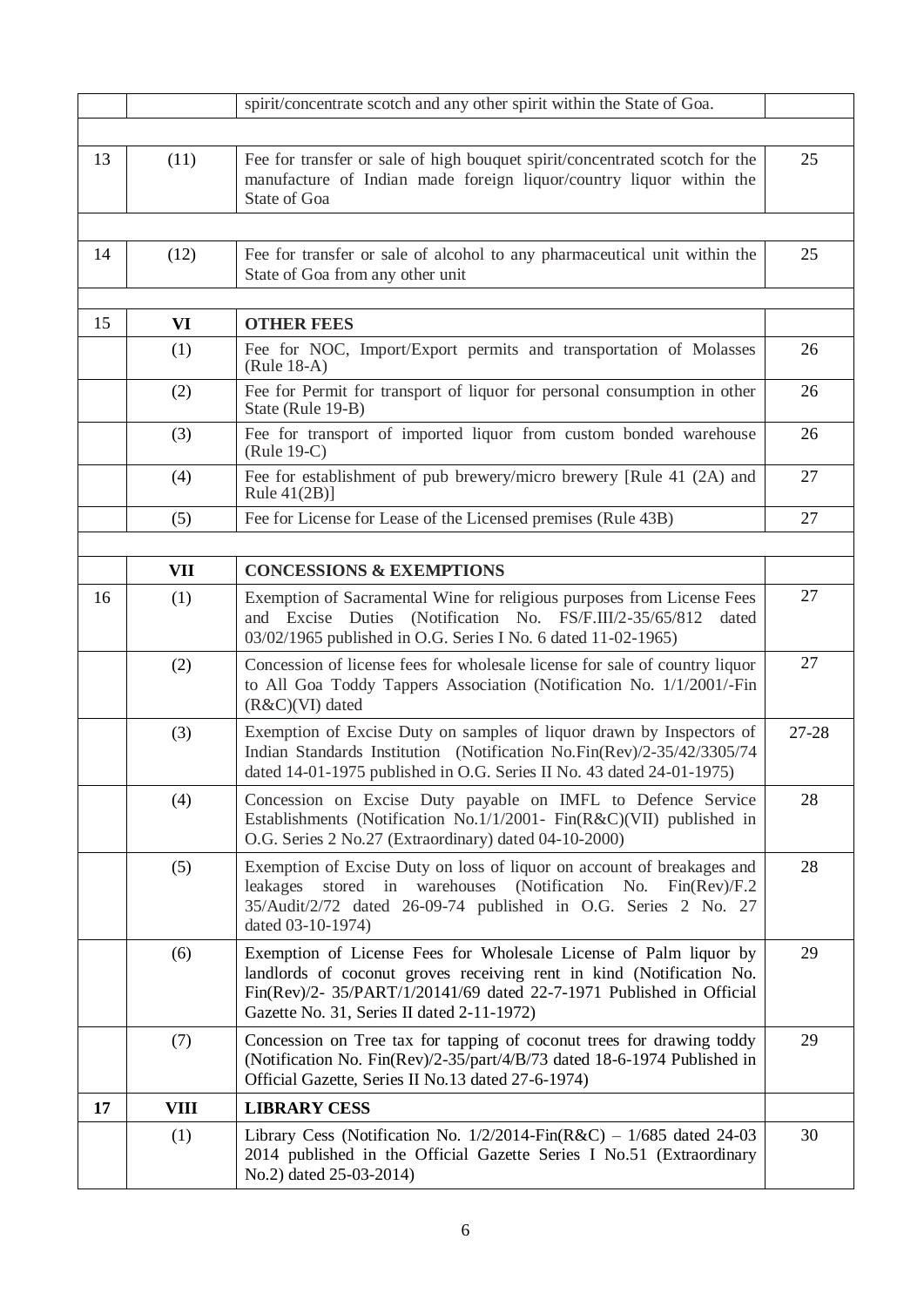#### **\* \* \* \* \***

### **PART- A**

# **Rates of duty on excisable articles manufactured in or passed out of any place of manufacture or storage including a distillery, brewery, winery or warehouse licensed or established under the Goa Excise Duty Act, 1964 (No. 5 of 1964).**

## **(1) Indian made foreign liquor other than milk punch, wines and beer manufactured in the State of Goa and sold in the State of Goa, for brands, whose strength is below 80 U.P.,—**

| (i) whose maximum retail price does not exceed Rs. 100/- per 750 ml.  | $\hspace{0.05cm}---\hspace{0.05cm}$ | Rs. 25/- per bulk litre.       |
|-----------------------------------------------------------------------|-------------------------------------|--------------------------------|
| (ii) whose maximum retail price exceeds Rs. 100/- but does not exceed |                                     |                                |
| Rs. 185/- per 750 ml.                                                 | $---$                               | Rs. 65/- per bulk litre        |
| (iii) whose maximum retail price exceeds Rs. 185/- but does not       | $---$                               | Rs. 80/- per bulk litre.       |
| exceed Rs. 245/- per 750 ml.                                          |                                     |                                |
| (iv) whose maximum retail price exceeds Rs. 245/- but does not        |                                     | Rs. 90/- per bulk litre.       |
| exceed Rs. 425/- per 750 ml.                                          |                                     |                                |
| (v) whose maximum retail price exceeds Rs. 425/- but does not         | $---$                               | Rs. 105/- per bulk litre.      |
| exceed Rs. 625/- per 750 ml.                                          |                                     |                                |
| (vi) whose maximum retail price exceeds Rs. 625/- but does not        |                                     | Rs. 230/- per bulk litre.      |
| exceed Rs. 975/- per 750 ml.                                          |                                     |                                |
| (vii) whose maximum retail price exceeds Rs. 975/- but does not       |                                     | Rs. 300/- per bulk litre.      |
| exceed Rs. 1,275/- per 750 ml.                                        |                                     |                                |
| (viii) whose maximum retail price exceeds Rs. 1,275/- but does not    | $---$                               | Rs. 325/- per bulk litre.      |
| exceed Rs. 1,600/- per 750 ml.                                        |                                     |                                |
| (ix) whose maximum retail price exceeds Rs. 1,600/- but does not      | ---                                 | Rs. 360/- per bulk litre.      |
| exceed Rs. 1,790/- per 750 ml.                                        |                                     |                                |
| $(x)$ whose maximum retail price exceeds Rs. 1,790/- but does not     |                                     | Rs. 385/- per bulk litre.      |
| exceed Rs. 2,075/- per 750 ml.                                        |                                     |                                |
| (xi) whose maximum retail price exceeds Rs. 2,075/- but does not      |                                     | Rs. 630/- per bulk litre.      |
| exceed Rs. 3,500/- per 750 ml.                                        |                                     |                                |
| (xii) whose maximum retail price exceeds Rs. 3,500/-but does not      | ---                                 | Rs. 1,080/- per bulk litre.    |
| exceed Rs. 5,100/- per 750 ml.                                        |                                     |                                |
| $(xiii)$ whose maximum retail price exceeds Rs. 5,100/-but does not   | $---$                               | Rs. $1,750/$ - per bulk litre. |
| exceed Rs. 10,500/- per 750 ml.                                       |                                     |                                |
| (xiv) whose maximum retail price exceeds Rs. 10,500/-                 |                                     | Rs. 2,000/- per bulk litre.    |

**Note:** *Additional excise duty of Rs. 200/- per bulk litre in addition to the excise duty stipulated in item (1) above shall be charged for Indian made foreign liquor other than milk punch, wines and beer manufactured in the State of Goa and sold in the State of Goa for brands whose strength is above 42.8% v/v but below 60% v/v.*

# **(2) Indian made foreign liquor other than milk punch, wines and beer manufactured in the State of Goa and sold in the State of Goa, for brands, whose strength is above 80 U.P.**

|      | whose alcoholic strength does not exceed 5% v/v. | $---$ | Rs. 27/- per bulk litre.             |
|------|--------------------------------------------------|-------|--------------------------------------|
| (ii) | whose alcoholic strength exceeds $5\%$ v/v.      |       | $\text{--}$ Rs. 30/- per bulk litre. |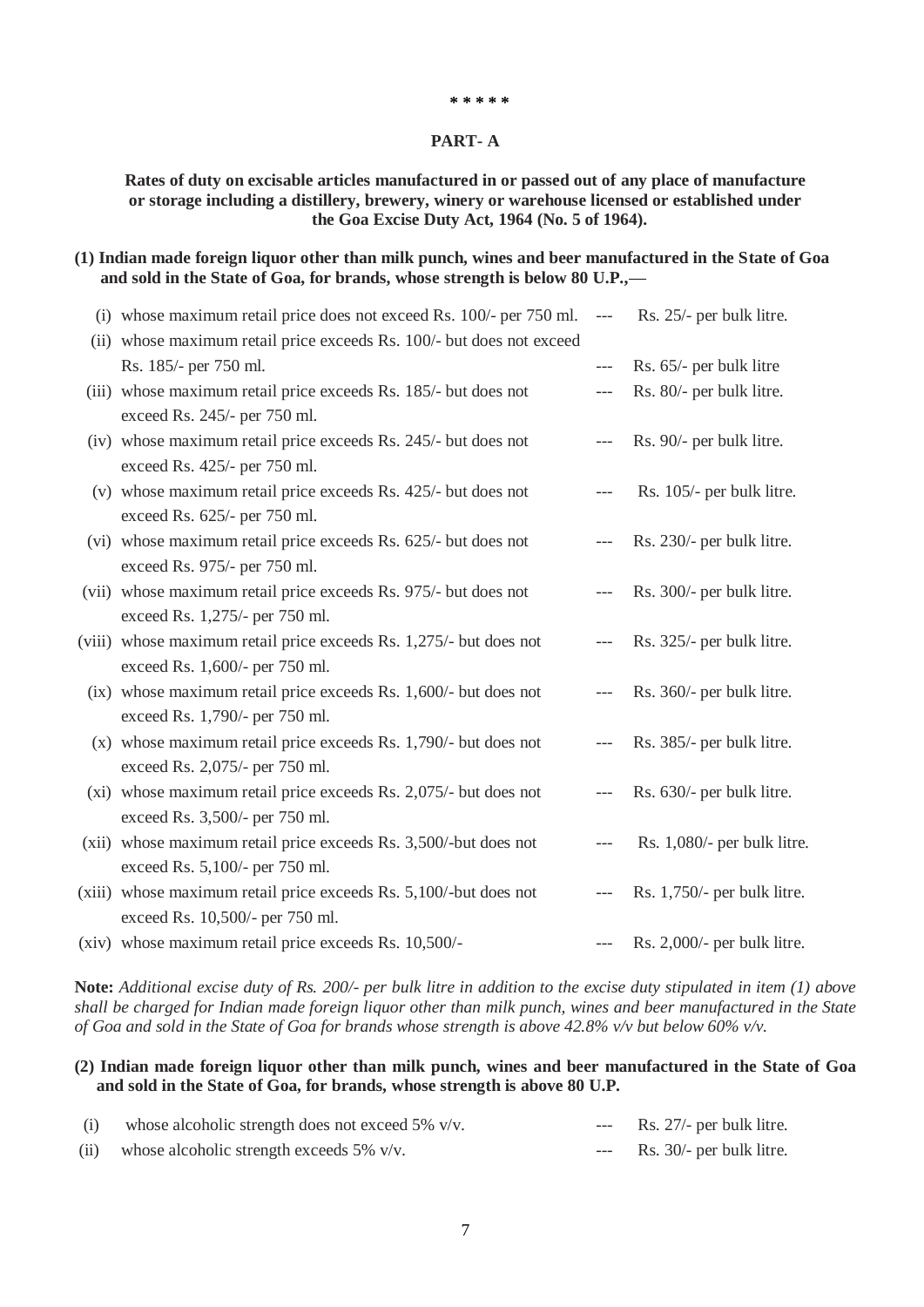**(3) Milk punch and wines manufactured by using rectified spirit or extra neutral alcohol, or without using rectified spirit or extra neutral alcohol for fortification or preservation or manufactured by process of natural fermentation of fruits only, in the State of Goa and sold in the State of Goa,–**

| (i) whose maximum retail price does not exceed Rs. 100/- per 750 ml. ---                                                              |                                          | Rs. 06/- per bulk litre.  |
|---------------------------------------------------------------------------------------------------------------------------------------|------------------------------------------|---------------------------|
| (ii) whose maximum retail price exceeds Rs. 100/- but does not                                                                        | $---$                                    | Rs. 25/- per bulk litre.  |
| exceed Rs. 210/- per 750 ml.                                                                                                          |                                          |                           |
| (iii) whose maximum retail price exceeds Rs. 210/- but does not                                                                       | $---$                                    | Rs. 35/- per bulk litre.  |
| exceed Rs. 310/- per 750 ml.                                                                                                          |                                          |                           |
| (iv) whose maximum retail price exceeds Rs. 310/- but does not                                                                        | $---$                                    | Rs. 70/- per bulk litre.  |
| exceed Rs. 510/- per 750 ml.                                                                                                          |                                          |                           |
| (v) whose maximum retail price exceeds Rs. 510/- but does not                                                                         | $---$                                    | Rs. 145/- per bulk litre. |
| exceed Rs. 1,100/- per 750 ml.                                                                                                        |                                          |                           |
| (vi) whose maximum retail price exceeds Rs. 1,100/- but does not                                                                      | $---$                                    | Rs. 300/- per bulk litre. |
| exceed Rs. 2,000/- per 750 ml.                                                                                                        |                                          |                           |
| (vii) whose maximum retail price exceeds Rs. 2,000/- but does not                                                                     |                                          | Rs. 500/- per bulk litre. |
| exceed Rs. 5,000/- per 750 ml.                                                                                                        |                                          |                           |
| (viii) whose maximum retail price exceeds Rs. 5,000/- per 750 ml.                                                                     | $---$                                    | Rs. 725/- per bulk litre. |
| (4) Beer manufactured in the State of Goa/imported from the rest of India/imported from outside India<br>and sold in the State of Goa |                                          |                           |
| (i) whose alcoholic strength does not exceed 5% $v/v$ or 8.77% of                                                                     | $-\, -\, -$                              | Rs. 22/- per bulk litre.  |
| proof spirit and whose maximum retail price does not exceed                                                                           |                                          |                           |
| Rs. 70/- per bottle of 650 ml.                                                                                                        |                                          |                           |
| (ii) whose alcoholic strength does not exceed 5% $v/v$ or 8.77% of                                                                    | $---$                                    | Rs. 26/- per bulk litre.  |
| proof spirit and whose maximum retail price exceeds Rs. 75/-                                                                          |                                          |                           |
| per bottle of 650 ml.                                                                                                                 |                                          |                           |
| (iii) whose alcoholic strength exceeds 5% $v/v$ or 8.77% of proof                                                                     | $---$                                    | Rs. 30/- per bulk litre.  |
| spirit but does not exceed 8% v.v. or 14.03% of proof spirit and                                                                      |                                          |                           |
| whose maximum retail price does not exceed Rs. 83/- per                                                                               |                                          |                           |
| bottle of 650 ml.                                                                                                                     |                                          |                           |
| (iv) whose alcoholic strength exceeds $5\%$ v/v or $8.77\%$ of proof spirit                                                           | $\hspace{0.05cm} \ldots \hspace{0.05cm}$ | Rs. 38/- per bulk litre.  |
| but does not exceed 8% v.v. or 14.03% of proof spirit and whose                                                                       |                                          |                           |
| maximum retail price exceeds Rs. 83/- per bottle of 650 ml.                                                                           |                                          |                           |
| (5) Beer manufactured in the State of Goa by the pub brewery/microbrewery and sold in the                                             |                                          |                           |
| manufacturers premises itself,                                                                                                        |                                          |                           |
| (i) whose alcoholic strength does not exceed 5% $v/v$ or 8.77% of                                                                     |                                          | Rs. 24/- per bulk litre.  |
| proof spirit and whose maximum retail price does not exceed<br>Rs. 75/- per bottle of 650 ml.                                         |                                          |                           |
|                                                                                                                                       |                                          |                           |
| (ii) whose alcoholic strength does not exceed 5% $v/v$ or 8.77% of                                                                    |                                          | Rs. 26/- per bulk litre.  |
| proof spirit and whose maximum retail price exceeds Rs. 75/-<br>per bottle of 650 ml.                                                 |                                          |                           |
| (iii) whose alcoholic strength exceeds 5% $v/v$ or 8.77% of proof                                                                     |                                          | Rs. 30/- per bulk litre.  |
| spirit but does not exceed 8% v.v. or 14.03% of proof spirit and                                                                      |                                          |                           |
| whose maximum retail price does not exceed Rs. 83/- per<br>bottle of 650 ml.                                                          |                                          |                           |
|                                                                                                                                       |                                          |                           |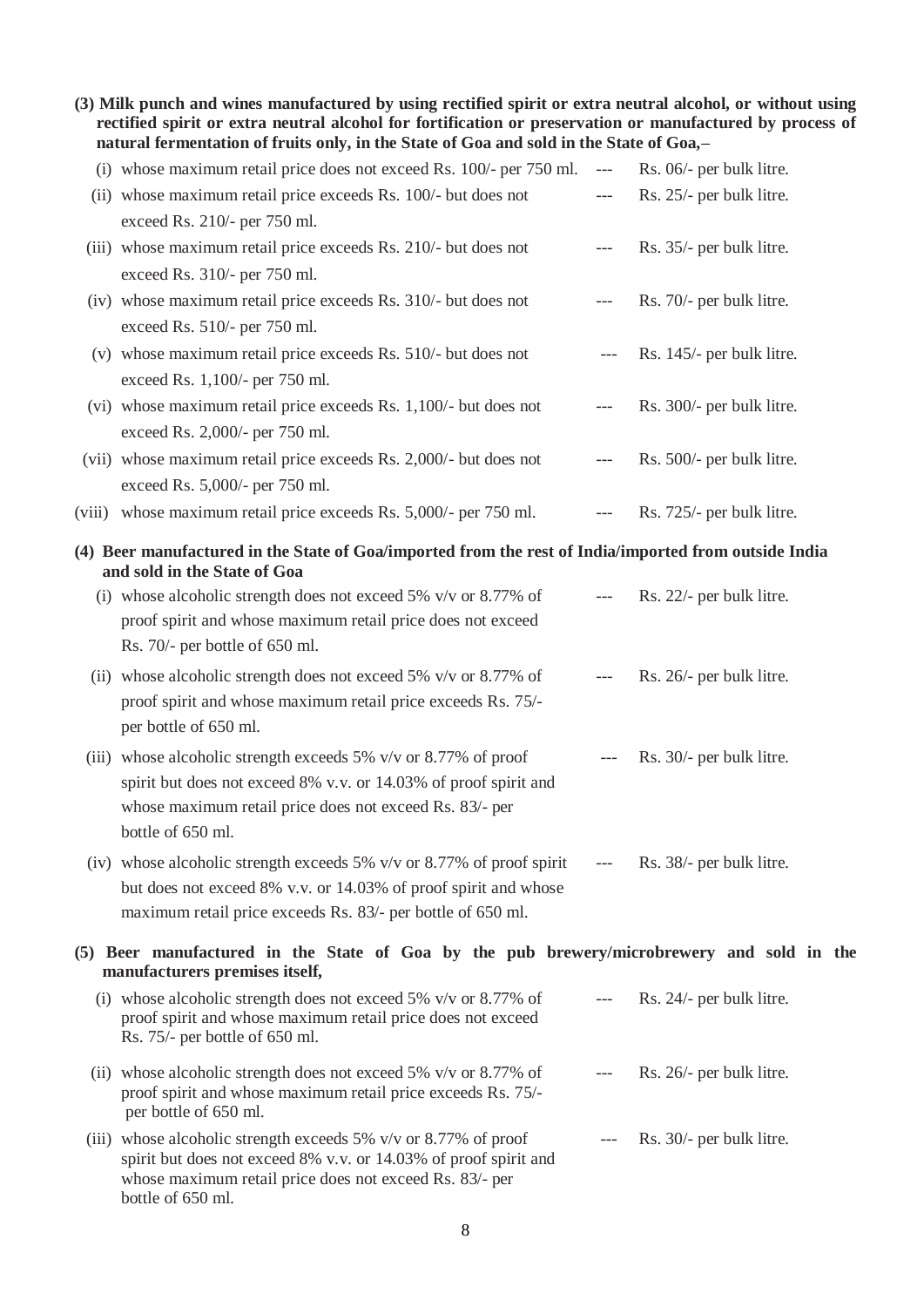| (iv) whose alcoholic strength exceeds 5% $v/v$ or 8.77% of proof spirit | $---$ | Rs. 38/- per bulk litre. |
|-------------------------------------------------------------------------|-------|--------------------------|
| but does not exceed 8% v.v. or 14.03% of proof spirit and whose         |       |                          |
| maximum retail price exceeds Rs. 83/- per bottle of 650 ml.             |       |                          |

# **(6) Beer manufactured in the State of Goa by pub brewery/microbrewery and sold in the premises other than manufacturers premises in bottles/kegs in the State of Goa,-**

| (1)   | whose maximum retail price does not exceed Rs. 75/- of 650 ml.<br>and whose alcoholic strength does not exceed 5% v/v or 8.77% of<br>proof spirit.                                                   |                                          | Rs. 25/- per bulk litre. |
|-------|------------------------------------------------------------------------------------------------------------------------------------------------------------------------------------------------------|------------------------------------------|--------------------------|
| (11)  | whose maximum retail price exceeds Rs. 75/- per 650 ml. and<br>whose alcoholic strength does not exceed 5% v/v or 8.77% of<br>proof spirit.                                                          |                                          | Rs. 29/- per bulk litre. |
| (111) | whose maximum retail price does not exceed Rs. 83/- per 650 ml.<br>and whose alcoholic strength exceeds 5% $v/v$ or 8.77% of proof<br>spirit but does not exceed 8% $v/v$ or 14.03% of proof spirit. | $\hspace{0.05cm} \ldots \hspace{0.05cm}$ | Rs. 32/- per bulk litre. |
|       | (iv) whose maximum retail price exceeds Rs. 83/- per 650 ml. and<br>whose alcoholic strength exceeds 5% $v/v$ or 8.77% of proof spirit<br>but does not exceed $8\%$ v/v or 14.03% of proof spirit.   |                                          | Rs. 40/- per bulk litre. |

Explanation. – *The Beer manufactured by the pub brewery/microbrewery per day shall be considered as an average daily production for the purpose of calculating the excise duty for the month as per the 100% production capacity of the unit per day or daily production, whichever is higher. The unit shall pay the excise duty in advance in lump sum on 90% of the approved production capacity of beer either monthly on the first working day of every month or annually on the first working day of the financial year. In case the licensee fails to pay the excise duty in advance, then the fine of an amount equivalent to 100% of excise duty shall be charged on monthly proportionate basis. For the purpose of maximum retail price to compute the excise duty, the beer served in pitcher, mugs etc., should be converted to 650 ml. It is mandatory to have bar and restaurant licence to obtain a pub brewery/ microbrewery license.*

| (7) | Country liquor manufactured with rectified spirit/extra neutral --<br>alcohol as a base material and/or blended thereof.                   |       | Rs. 25/- per bulk litre.                                             |
|-----|--------------------------------------------------------------------------------------------------------------------------------------------|-------|----------------------------------------------------------------------|
| (8) | Country liquor manufactured out of toddy, pineapples etc.<br>without using alcoholic additives for fermentation and/or<br>blended thereof. |       | $\text{Re. } 1/-$ per proof litre.                                   |
|     | Cashew liquor.                                                                                                                             | $---$ | Re. 3/- per proof litre.                                             |
|     | (10) Duty on Excise in form of Health Surcharge in addition to the<br>rates of Excise Duty stipulated in items (1) to (9) above.           | $---$ | 2 percent on Excise Duty<br>and licence fees levied and<br>collected |

.

### **PART-B**

#### **Amount of countervailing duty on excisable articles imported in the State of Goa.**

The amount by which the excise duty paid on an excisable article at the place (outside the State of Goa) of its manufacture falls short of the excise duty that would had been leviable on the same quantity of the imported excisable article under Part-A above on the date of its import, had it been manufactured in the State of Goa.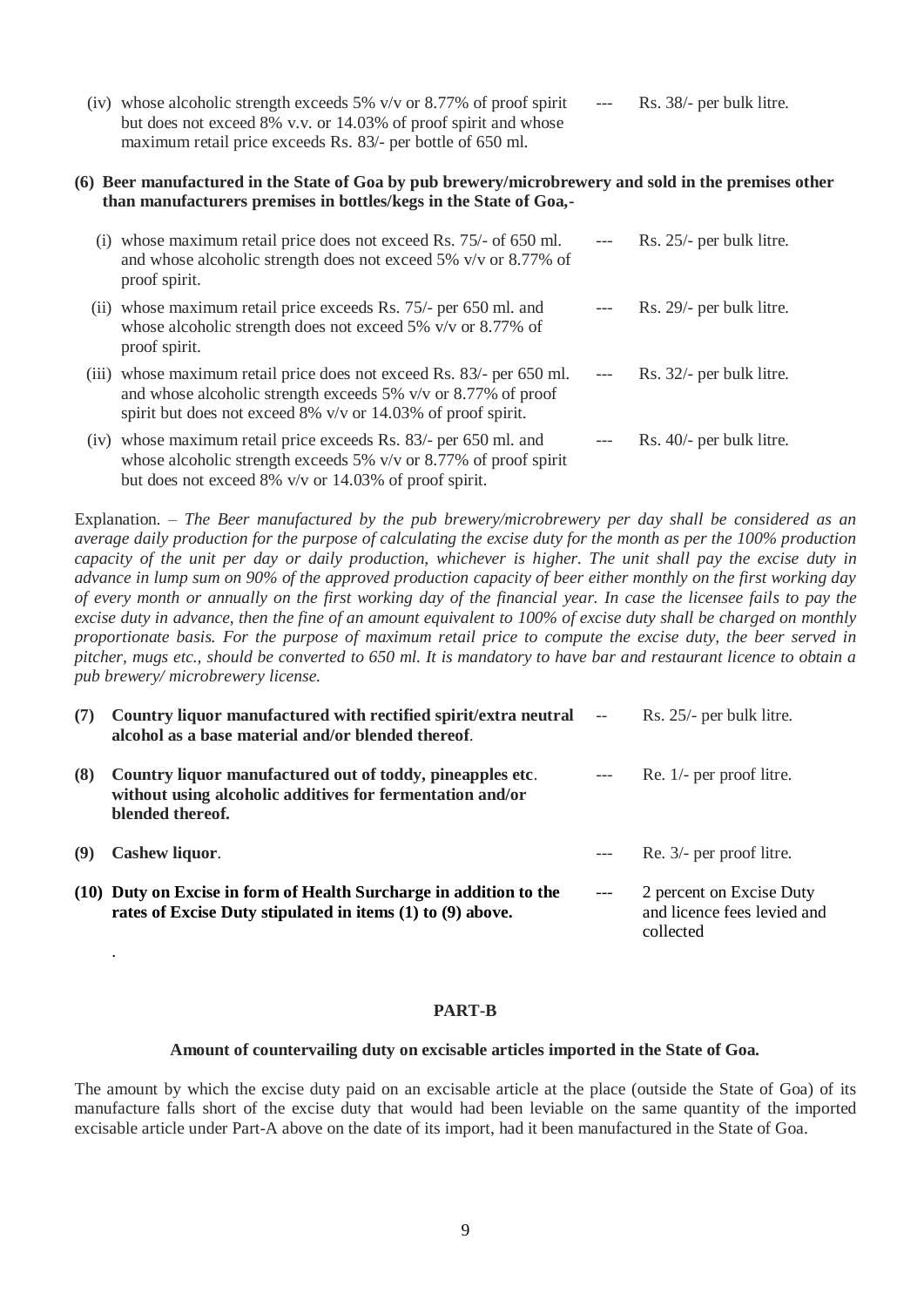# **PART-C**

## **Tree Tax per tree.**

| 1. Coconut tree        | ------ | Rs. $10/-$ per year. |
|------------------------|--------|----------------------|
| 2. Cajuri or date tree | ------ | Rs. $3/-$ per month. |

### **PART-D**

### **Rates of fees on licenses per year/annum**

## **I. MANUFACTURE:**

| (1) Distillery unit manufacturing Indian made foreign liquor other<br>than beer, wine, or milk punch which are categorized as a micro<br>enterprise or small enterprise under the Micro, Small and Medium<br>Enterprises Development Act, 2006 (Central Act 27 of 2006) and<br>those which were registered as Small Scale Industry/tiny category<br>under the erstwhile system of Small Scale Industry Registration |     | Rs. $2,00,000/$ -.  |
|---------------------------------------------------------------------------------------------------------------------------------------------------------------------------------------------------------------------------------------------------------------------------------------------------------------------------------------------------------------------------------------------------------------------|-----|---------------------|
| (2) Distillery unit manufacturing Indian made foreign liquor other<br>than beer, or milk punch other than those covered in item (1) above.                                                                                                                                                                                                                                                                          |     | Rs. $4,00,000/$ -.  |
| (3) Brewery units manufacturing Beer,                                                                                                                                                                                                                                                                                                                                                                               |     |                     |
| upto 2 lakh cases.<br>(1)                                                                                                                                                                                                                                                                                                                                                                                           |     | Rs. $4,00,000/$ -.  |
| (ii) above 2 lakh cases but upto 4 lakh cases.                                                                                                                                                                                                                                                                                                                                                                      | --- | Rs. $8,00,000/$ -.  |
| (iii) above 4 lakh cases but upto 10 lakh cases.                                                                                                                                                                                                                                                                                                                                                                    | --- | Rs. $12,00,000/$ -. |
| (iv) above 10 lakh cases but upto 30 lakh cases.                                                                                                                                                                                                                                                                                                                                                                    | --- | Rs. $15,00,000/$ -. |
| (v) above 30 lakh cases.                                                                                                                                                                                                                                                                                                                                                                                            |     | Rs. 20,00,000/-.    |

**Note**:– *For the purpose of calculation of licence fee, one case of beer shall be considered as equivalent to 7.8 bulk litre.*

| (4) Beer manufactured by the pub brewery/microbrewery for<br>consumption in the licensed premises itself upto 2 lakh<br>bulk litres                                | Rs. $1,00,000/$ -.         |
|--------------------------------------------------------------------------------------------------------------------------------------------------------------------|----------------------------|
| (5) Beer manufactured by the pub brewery/microbrewery for<br>consumption in the licensed premises itself above 2 lakh<br>bulk litres but upto 17 lakh bulk litres. | $Rs. 2,00,000/-.$          |
| (6) Beer manufactured by the pub brewery/microbrewery and<br>sold outside the licensed premises in bottles/kegs, upto<br>17 lakh bulk litres.                      | $\text{Rs. } 2.50,000/$ -. |
| (7) Beer manufactured by the pub brewery/microbrewery and<br>sold outside the licensed premises in bottles/kegs, above<br>17 lakh bulk litres.                     | Rs. $10,00,000/$ -.        |

**Explanation .–** *"Pub brewery/microbrewery" means brewery that produces beer in the licensed premises and having a bar and restaurant licence. The beer so manufactured may be sold for consumption in the licensed premises itself or sold outside the licensed premises in bottles/kegs.*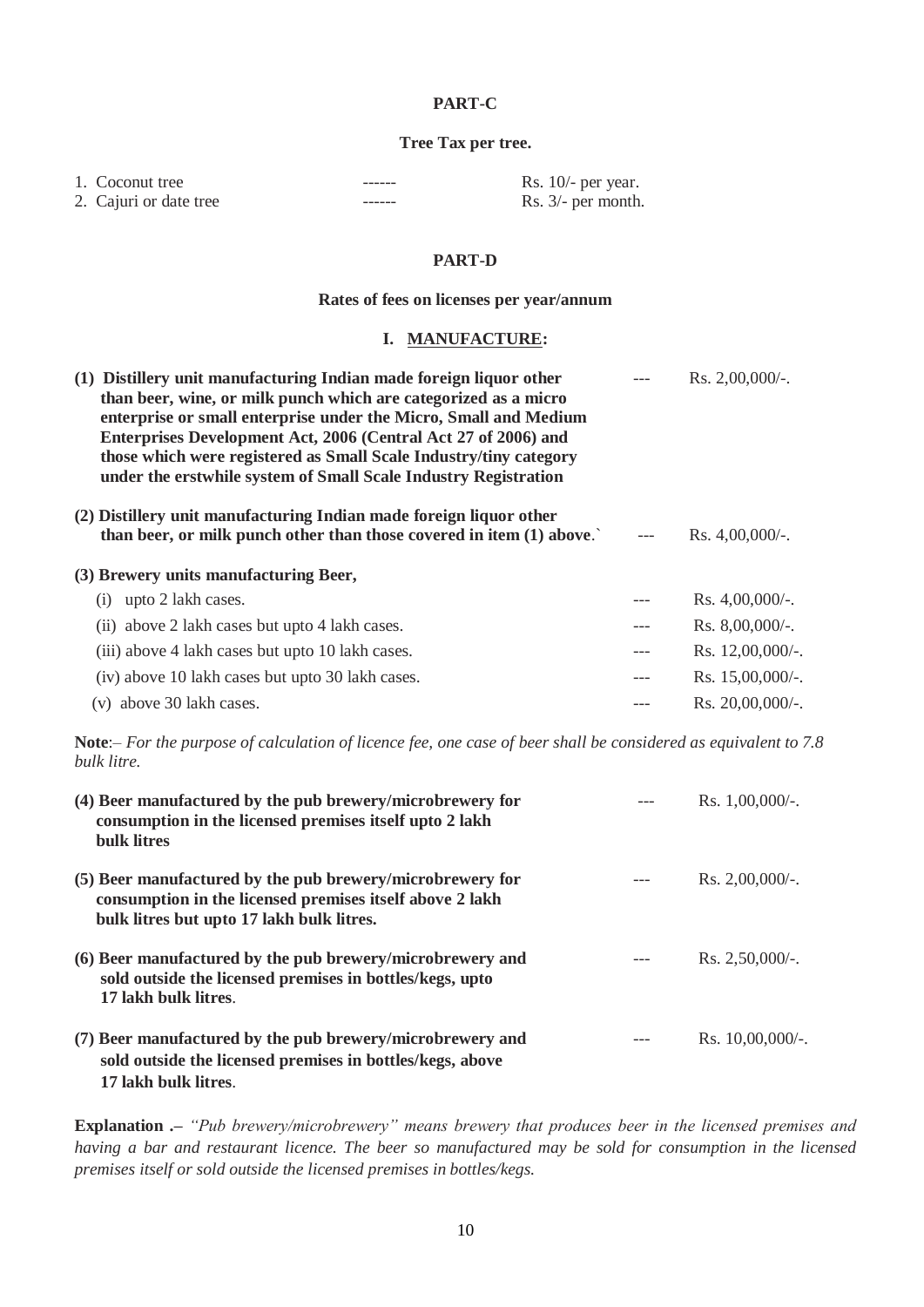# **(8) Wineries manufacturing wine or milk punch,—**

| (i) with the use of rectified spirit/extra neutral alcohol for       | $---$ | Rs. $1,00,000/$ -. |
|----------------------------------------------------------------------|-------|--------------------|
| fortification.                                                       |       |                    |
| (ii) without use of rectified spirit/extra neutral for fortification | $---$ | Rs. $5.000/-$ .    |
| but by a process of natural fermentation only.                       |       |                    |

**Explanation.–** *Wineries which manufacture wines only by a process of fermentation of fruits and without using rectified spirit for fortification shall manufacture such wine in a separate and distinct premises. In case wineries undertake the process of manufacture of wines with or without use of rectified spirit in the same licensed premises, then the rate of fees specified in item (i) above shall be applicable.*

| (9) For manufacture of rectified spirit/extra neutral alcohol or<br>absolute alcohol or both.                                                                                                                                      | $---$ | Rs. 5,00,000/-.                                                                                                                                              |
|------------------------------------------------------------------------------------------------------------------------------------------------------------------------------------------------------------------------------------|-------|--------------------------------------------------------------------------------------------------------------------------------------------------------------|
| (10) For manufacture of malt spirit or grape spirit or grain spirit.                                                                                                                                                               | ---   | Rs. 2,00,000/-.                                                                                                                                              |
| (11) For manufacture of high bouquet spirit/additives.                                                                                                                                                                             | ---   | Rs. 3,00,000/-.                                                                                                                                              |
| (12) Additional licence for import of concentrated alcoholic<br>beverages/scotch for manufacture of high bouquet spirits/<br>additives, for the purpose of sale to other manufacturers in the<br>State of Goa or within India.     | ---   | Rs. 1,00,000/-.                                                                                                                                              |
| $(13)$ For manufacturing country liquor, —<br>(i) with rectified spirit/extra neutral alcohol as a base material.                                                                                                                  | ---   | Rs. $1,00,000/$ -.                                                                                                                                           |
| (ii) without use of rectified spirit/extra neutral alcohol as a base material,<br>(a) by still with capacity not exceeding 150 bulk litre.<br>(b) in any other case.                                                               | ---   | Rs. 200/- per still.<br>Rs. 4,000/-.                                                                                                                         |
| (14) For blending of country liquor.                                                                                                                                                                                               | ---   | Rs. 50, 000/-.                                                                                                                                               |
| (15) For manufacturing denatured spirituous preparations by<br>using denatured spirit only                                                                                                                                         |       | Rs. 20,000/-.                                                                                                                                                |
| (16) For manufacture, possession and sale of products, like<br>liqueur chocolates, liqueur creams and similar products by<br>cottage industry/household industry                                                                   | $---$ | Rs. $5,000/-$ .                                                                                                                                              |
| (17) For bottling of denatured spirit or denatured spirituous<br>preparations or rectified spirit or neutral spirit or extra<br>neutral alcohol or absolute alcohol or malt spirit or grape<br>spirit or high bouquet spirit, etc. |       | Rs. 0.25 per bottle subject to a<br>minimum of Rs. 1,000/-<br>per annum.                                                                                     |
| (18) For bottling of country liquor and blended country liquor.<br>$---$                                                                                                                                                           |       | Rs. 3/- per case of capacity not<br>exceeding 9 bulk litres or<br>proportionately for bigger<br>packing subject to a minimum<br>of Rs. $5,000/$ - per annum. |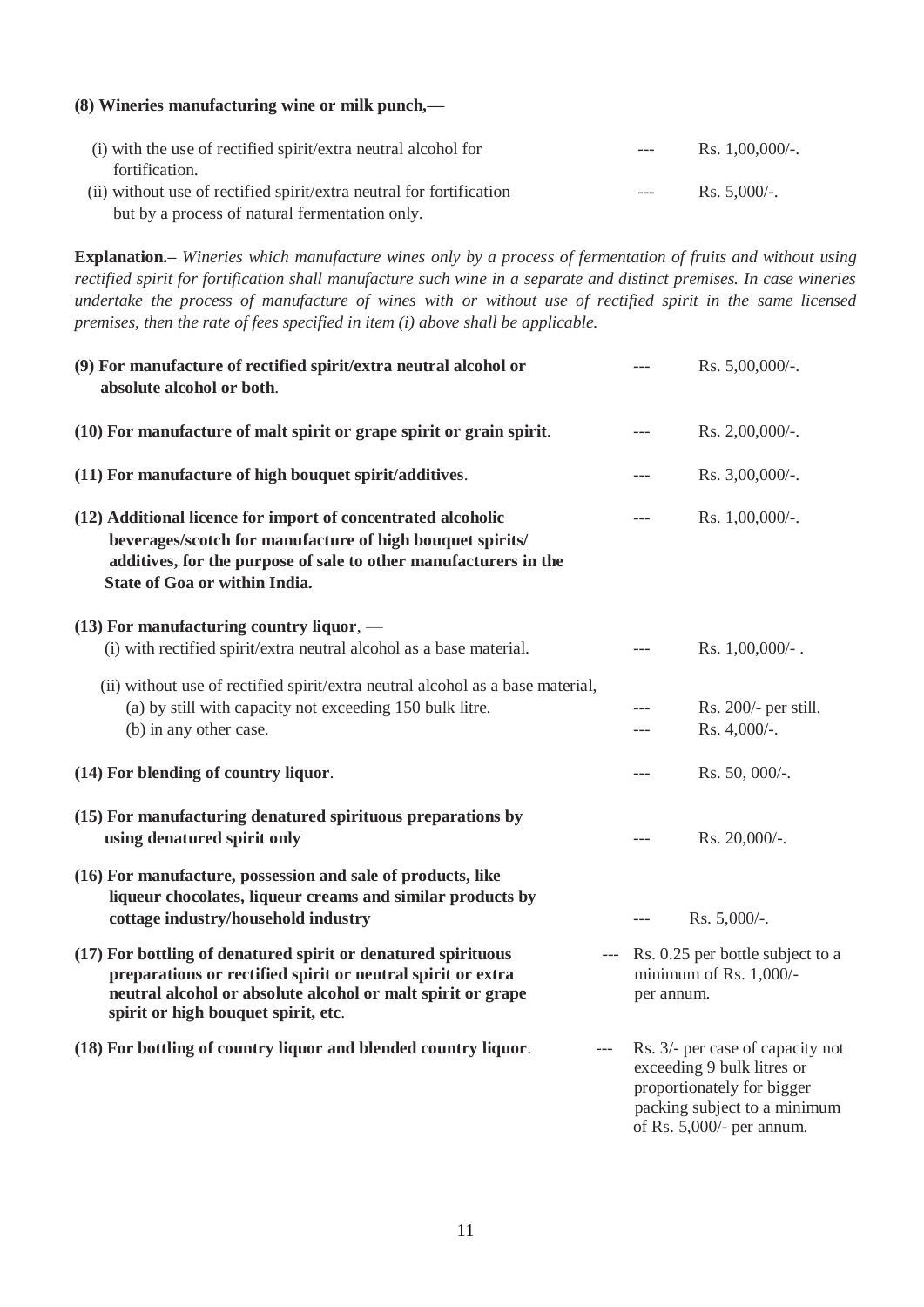- **(19) For bottling of beer** --- Rs. 0.40/- per bottle
- **(20) For bottling of wines and milk punch without using rectified** --- Rs. 3/- per case of capacity not **spirit/extra neutral alcohol for fortification and manufactured** exceeding 9 BL or in **by a process of natural fermentation of fruits only.** proportionate for bigger
- **(21) For bottling of wines and milk punch manufactured by using** --- Rs. 3.00/- per case of **rectified spirit/extra neutral alcohol for fortification/** capacity not exceeding 9 bulk **/preservation**. litres or in proportionate for
- **(22) For bottling of Indian made foreign liquor other than beer**, --- Rs. 3/- per case of capacity **wines, milk punch or foreign liquor.** not exceeding 9 bulk litre or in
- **(23) For bottling of foreign liquor other than Indian made foreign** --- Rs. 0.60/- per bottle subject **liquor, beer, milk punch and wines**. to a minimum of Rs. 3,000/-
- **(24) For bottling of products like liqueur creams and similar such** --- Rs. 2/- per case of capacity **products by cottage industry/household industry.** not exceeding 9 bulk litre or in
- subject to a minimum of Rs. 80,000/- per month.
- packing subject to a minimum of Rs. 1,000/- per annum.
- bigger packing subject to a minimum of Rs. 3,000/- per month.
- proportionate for any bigger or smaller packing subject to a minimum of Rs. 3,000/- per month.
- per month.
- proportionate for any bigger or smaller packing subject to a minimum of Rs. 1,000/- per annum.

**Explanation – I.** *For the purpose of items (17) to (24), "bottle" means a bottle of any volume not exceeding 1 litre. In case of transfer of any excisable article from receptacle into tankers/tanks carrying bulk quantity, one bulk litre shall be unit of measure for the purpose of levying bottling fees.*

**Explanation – II.** *"Denatured spirituous preparations" means preparation made out of denatured spirit, such as, french polish, thinner, varnish, dyes and colours.*

**Explanation – III.** *Where, the licensee is liable to pay minimum fee per month specified in items (19), (22) and (23) in advance on the first working day of every month, such amounts towards advance fee so paid by the licensee shall be adjusted against the fees payable for bottling of respective excisable articles during that respective month. In case the licensee fails to bottle excisable articles equivalent to the specified bottling fees deposited, the balance amount fees deposited shall not be refunded or adjusted.*

**Explanation – IV.** *Any manufacturing unit having a licence for manufacture of Indian made foreign liquor, wine or beer in the State of Goa and having a tie-up/leave and licence agreement/bottling for other manufacturers/ concession/manufactured under trade mark licence or is in possession of an assigned licence to own the brand anywhere in India or outside India, it shall pay an additional licence fee, equivalent to the licence fee of that unit of Indian made foreign liquor and wine, and 50% of the licence fee of that unit of beer.*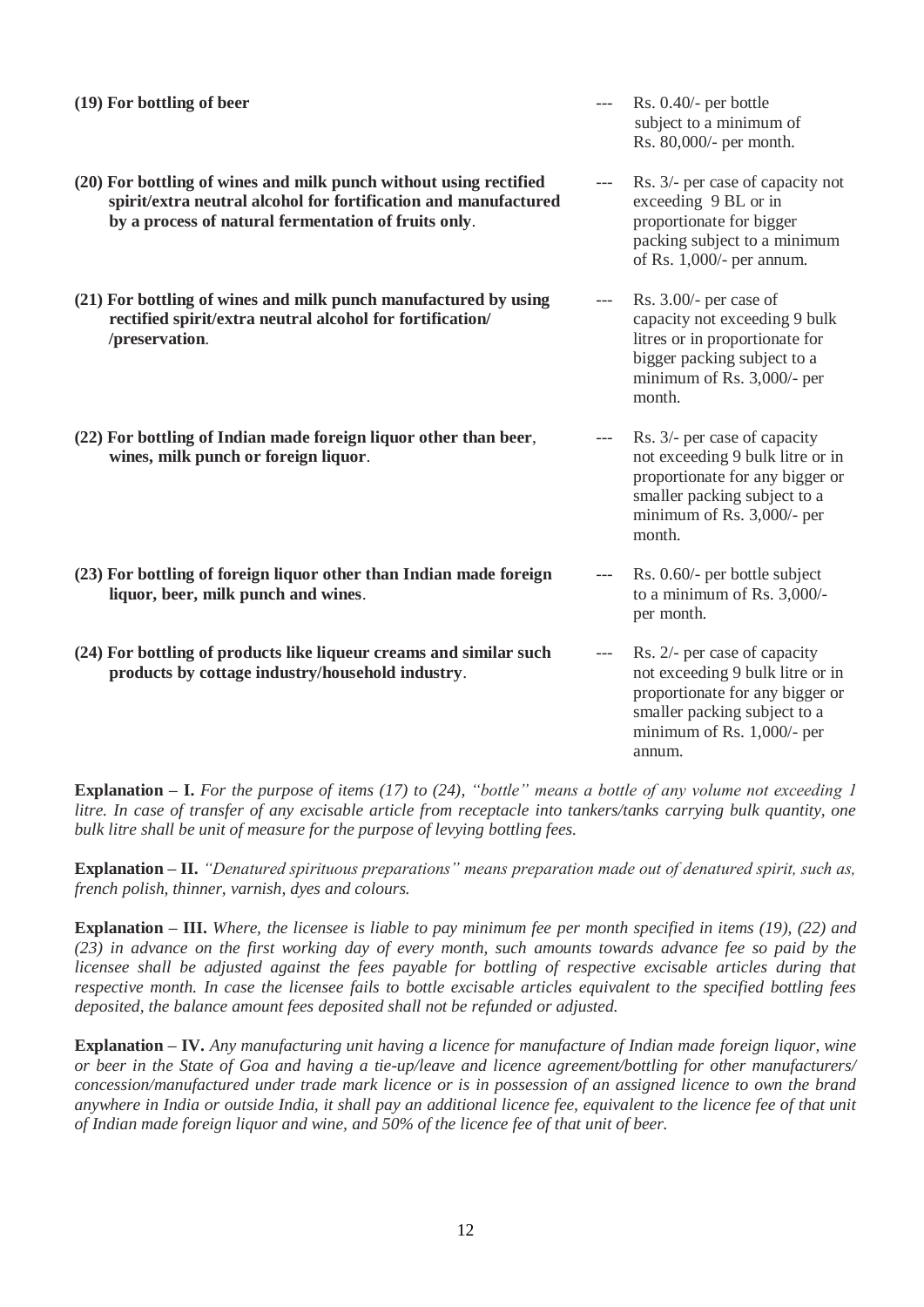# **(II) SALE:**

|      | (1) For wholesale of Indian made foreign liquor                                                                                                                                   |                          | Rs. 75,000/-.                                                                                                                                                                                                                                                                             |
|------|-----------------------------------------------------------------------------------------------------------------------------------------------------------------------------------|--------------------------|-------------------------------------------------------------------------------------------------------------------------------------------------------------------------------------------------------------------------------------------------------------------------------------------|
|      | (2) For wholesale of country liquor by using carboys/colsos/jars                                                                                                                  | ---                      | Rs. 5,000/-.                                                                                                                                                                                                                                                                              |
|      | (3) For wholesale of country liquor not covered by item (2) above ---<br>and whose turnover does not exceed Rs. 50.00 lakh.                                                       |                          | Rs. $20,000/$ -.                                                                                                                                                                                                                                                                          |
|      | (4) For wholesale of country liquor not covered under item<br>(2) above and whose annual turnover exceeds Rs. 50.00 lakh.                                                         | $---$                    | Rs. $25,000/-$ .                                                                                                                                                                                                                                                                          |
|      | (5) For wholesale of foreign liquor imported from outside India.                                                                                                                  | $\scriptstyle{\cdots}$ . | Rs. $55,000/$ -.                                                                                                                                                                                                                                                                          |
|      | (6) For wholesale of Indian made foreign liquor and/or country<br>liquor and for an additional licence in respect of item<br>(5) above in the existing licensed premises.         | $\hspace{0.05cm} \ldots$ | Rs. $15,000/$ - in addition to the<br>fees specified for such licence                                                                                                                                                                                                                     |
|      | (7) For retail sale of foreign liquor for consumption in the premises,                                                                                                            |                          |                                                                                                                                                                                                                                                                                           |
|      | (i) Hotel with 3 Star or above category issued by Ministry of<br>Tourism, Government of India, and/or having 'A' category<br>issued by Tourism Department, Government of Goa.     | $---$                    | Rs. 3,50,000/- (No fees shall<br>be charged for sale at additional<br>points duly intimated to the<br>excise authorities and<br>approved, where such points<br>are operated in the premises<br>geographically contiguous with<br>the property on which the<br>principal licence exists).  |
|      | (ii) Hotel with 2, 3 or 4 star category issued by Ministry of<br>Tourism, Government of India and/or having 'B' category<br>issued by Tourism Department, Government of Goa.      | $---$                    | Rs. $75,000/$ -. (No fees shall be<br>charged for sale at additional<br>point duly intimated to the<br>Excise Authorities and<br>approved, where such points<br>are operated in the premises<br>geographically contiguous with<br>the property on which the<br>principal licence exists). |
|      | (iii) Additional fee for hotel having casino licence issued by the<br>Government of Goa irrespective of any category.                                                             |                          | Rs. 1,50,000/-.                                                                                                                                                                                                                                                                           |
|      | (iv) Hotel with 'C' category issued by Tourism Department,<br>Government of Goa and having a swimming pool.                                                                       |                          | Rs. $40,000/$ -.                                                                                                                                                                                                                                                                          |
| (v)  | Hotel with 'C' category issued by Tourism Department,<br>Government of Goa but not having a swimming pool.                                                                        |                          | Rs. $20,000/$ -.                                                                                                                                                                                                                                                                          |
| (vi) | Other shops (bar and restaurants),-                                                                                                                                               |                          |                                                                                                                                                                                                                                                                                           |
|      | (a) located within the limits of "A" class municipality/the<br>Corporation of the City of Panaji/coastal village.<br>(b) located within the limits of "B"/"C" class municipality. |                          | Rs. $6,000/$ -.<br>$Rs. 4,500/-.$                                                                                                                                                                                                                                                         |
|      | (c) located in village other than coastal village.                                                                                                                                |                          | Rs. 3,000/-.                                                                                                                                                                                                                                                                              |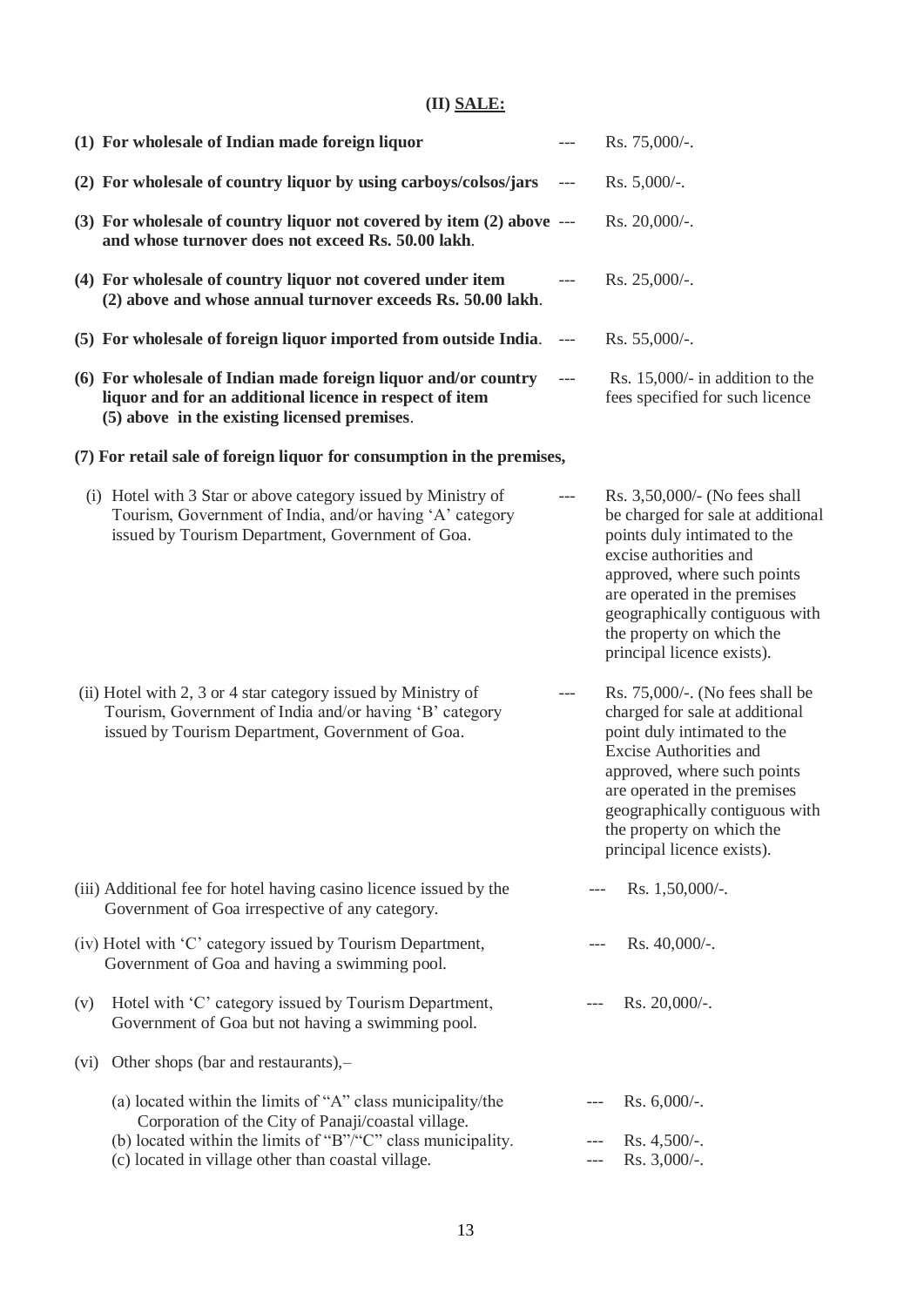## **(8) For retail sale of foreign liquor in packed bottles**. --- Rs. 8,000/-.

# **(9) For retail sale of Indian made foreign liquor and country liquor for consumption in the premises,—**

| (i)     | Hotel having 'A' category issued by the Tourism Department,<br>Government of Goa, and having 5 star or above category<br>issued by the Ministry of Tourism, Government of India.                                 |                          | $Rs. 3,75,000/$ -. |
|---------|------------------------------------------------------------------------------------------------------------------------------------------------------------------------------------------------------------------|--------------------------|--------------------|
| (ii)    | Hotel having 'A' category, issued by Tourism Department,<br>Government of Goa and having 4 Star or below category,<br>issued by Ministry of Tourism, Government of India.                                        |                          | $Rs. 2,00,000/$ -. |
| (iii)   | Hotel having 'A' category issued by the Tourism Department,<br>Government of Goa, and without any star category issued by<br>the Ministry of Tourism, Government of India.                                       | $\hspace{0.05cm} \ldots$ | Rs. $1,75,000/$ -. |
| (iv)    | Hotel having 'B' category issued by the Tourism Department,<br>Government of Goa, and having any star category issued by<br>the Ministry of Tourism, Government of India.                                        | $---$                    | Rs. $1,00,000/$ -. |
| (v)     | Hotel having 'B' category issued by the Tourism Department,<br>Government of Goa, and without any star category issued by<br>the Ministry of Tourism, Government of India                                        | $---$                    | Rs. $75,000/$ -.   |
| (vi)    | Additional fees for hotel having casino licence issued by the<br>Government of Goa, irrespective of any category.                                                                                                |                          | Rs. $1,50,000/$ -. |
| (vii)   | Hotel with 'C' category issued by the Tourism Department,<br>Government of Goa, and having a swimming pool.                                                                                                      |                          | Rs. $60,000/$ -.   |
| (viii)  | Hotel with 'C' category issued by the Tourism Department,<br>Government of Goa, but not having a swimming pool.                                                                                                  |                          | $Rs. 40,000/$ -.   |
| (ix)    | Bar/Bar-cum-restaurant to which air-conditioning facility<br>is not available/not provided and situated within the limits<br>of 'A' class Municipality/the Corporation of the City of<br>Panaji/coastal village. |                          | $R_s$ . 15,000/-.  |
| (x)     | Bar/Bar-cum-restaurant to which air-conditioning facility<br>is not available/not provided and situated within the limits<br>of "B"/"C" class Municipality.                                                      | $---$                    | Rs. $9,000/$ -.    |
| $(x_i)$ | Bar/Bar-cum-restaurant to which air-conditioning facility<br>is not available/not provided and situated in a village other<br>than coastal village.                                                              | $---$                    | Rs. $6,000/$ -.    |
|         | (xii) Bar/Bar-cum-restaurant to which air-conditioning facility<br>is available/provided and situated within the limits of<br>'A' class Municipality/the Corporation of the City of Panaji/<br>/coastal village. |                          | $Rs. 30,000/-.$    |
|         | (xiii) Bar/Bar-cum-restaurant to which air-conditioning facility<br>is available/provided and situated in a town/city of "B"/"C"<br>class Municipality other than coastal village.                               |                          | Rs. $19,000/$ -.   |
|         | (xiv) Bar/Bar-cum-restaurant to which air-conditioning facility is<br>available/provided and situated in a village other than coastal<br>villages.                                                               |                          | Rs. $11,000/-$ .   |

**Explanation.—** *Rates of fees specified in items (ix), (x), (xi), (xii), (xiii) and (xiv) above shall be applicable exclusively for sale at one point only. Every, duly approved, additional point of sale of liquor shall be charged additional fee @ 50% of annual licence fee for the respective category.*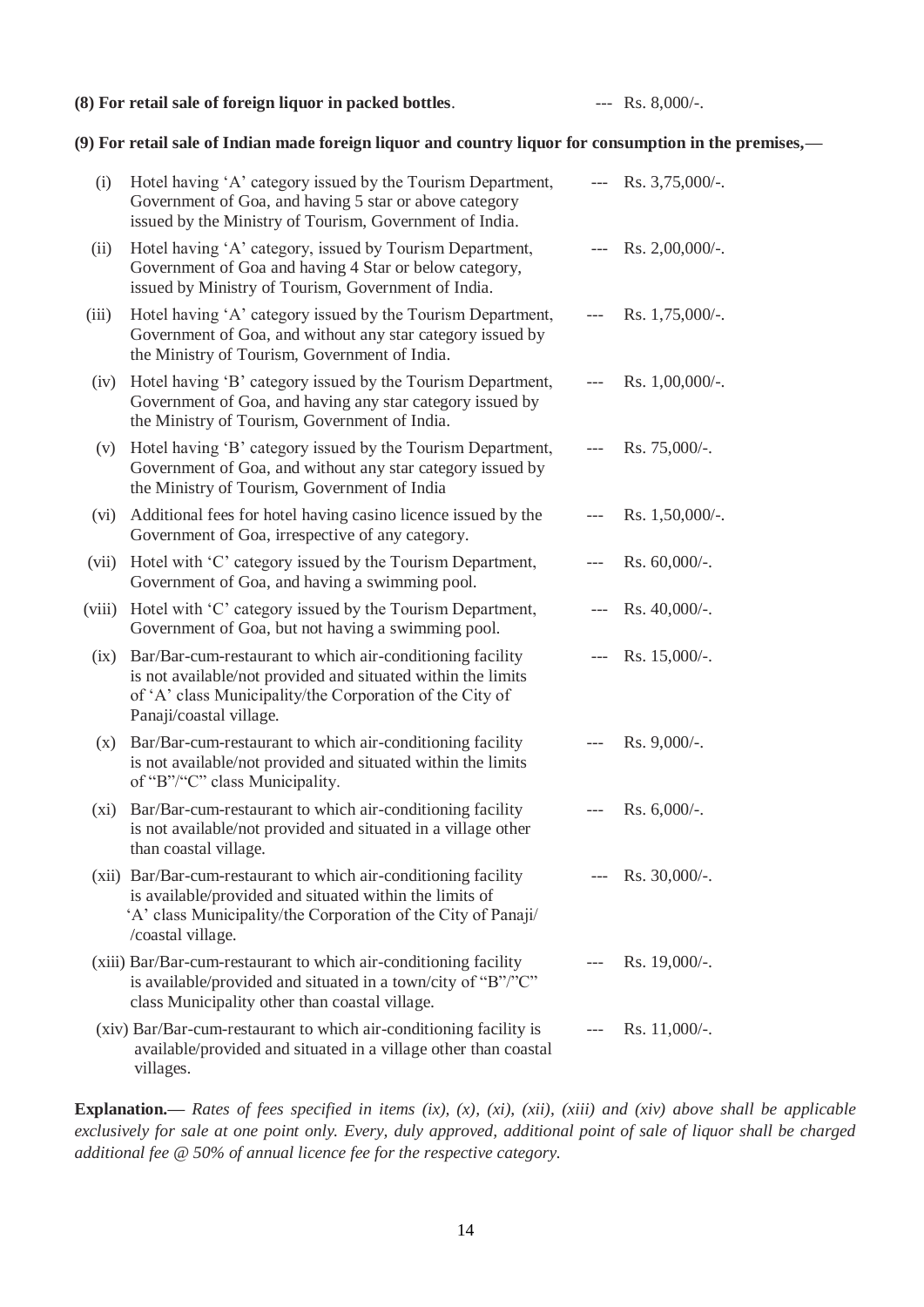**(10) For retail sale of Indian made foreign liquor and country liquor in packed bottles within the limits of, —**

| 'A' class municipality/the Corporation of the City of Panaji/<br>(1)<br>/coastal village. | $Rs. 15,000/-.$ |
|-------------------------------------------------------------------------------------------|-----------------|
| "B"/"C" class municipality.<br>(i)                                                        | $Rs. 9,000/-.$  |
| village other than coastal village.<br>(iii)                                              | Rs. $6,000/-$ . |
| $(11)$ For retail sale of country liquor,—                                                |                 |
| (i) 'A' class municipality/the Corporation of the City of Panaji/<br>coastal village.     | Rs. $4,000/$ -. |
| (ii) " $B$ "/" $C$ " class municipalities.                                                | $Rs. 2,500/-.$  |
| (iii) village other than coastal village.                                                 | $Rs. 2,000/-.$  |

# **(12) For retail sale of liquor i.e. Indian made foreign liquor, country liquor and foreign liquor on luxury vessel/craft carrying passengers for entertainment,—**

| $\cdots$ | Rs. $9,00,000/$ -.    |
|----------|-----------------------|
| $\cdots$ | Rs. 18,00,000/-.      |
|          |                       |
| $\cdots$ | Rs. $35,00,000/$ -.   |
|          |                       |
|          | $1,00,000/$ -.<br>Rs. |
|          |                       |

**Explanation.—** *Vessel/craft shall be registered under the Inland Vessels Act, 1917 (Central Act 1 of 1917) or holding a licence issued under the Goa Ports Rules, 1983. The capacity of passengers to be considered as per certificate of registration of the vessel/craft.*

| (13) For wholesale sale of rectified spirit or absolute alcohol or both. ---                                                                                                                                                                                     |       | Rs. 10,000/-.                                                                          |
|------------------------------------------------------------------------------------------------------------------------------------------------------------------------------------------------------------------------------------------------------------------|-------|----------------------------------------------------------------------------------------|
| (14) For retail sale of rectified spirit or absolute alcohol or both.                                                                                                                                                                                            | $---$ | Rs. $1,000/-$ .                                                                        |
| (15) For wholesale sale of denatured spirit.                                                                                                                                                                                                                     |       | $Rs. 5,000/-.$                                                                         |
| (16) For retail sale of denatured spirit.                                                                                                                                                                                                                        |       | Rs. $1,000/-$ .                                                                        |
| (17) For wholesale sale of denatured spirituous preparations.                                                                                                                                                                                                    | $---$ | Rs. $1,000/-$ .                                                                        |
| (18) For retail sale of denatured spirituous preparations.                                                                                                                                                                                                       |       | $Rs. 500/-.$                                                                           |
| (19) For retail sale of liquor in packed bottles and for consumption,<br>other than by category hotels, within the limits of coastal<br>villages of Pernem, Quepem and Canacona Talukas and the<br>coastal area within the limits of Canacona Municipal Council. | $---$ | Exempted from payment<br>of licence fee to the extent<br>of 25% of the existing rates. |

**Explanation – I.** *'Additional point of sale' means sale at place other than approved by the Licensing Authority and includes display of liquor/temporary counter/mini-bars. In any case, additional point duly authorized shall not be allowed to be operated in the premises not geographically contiguous.*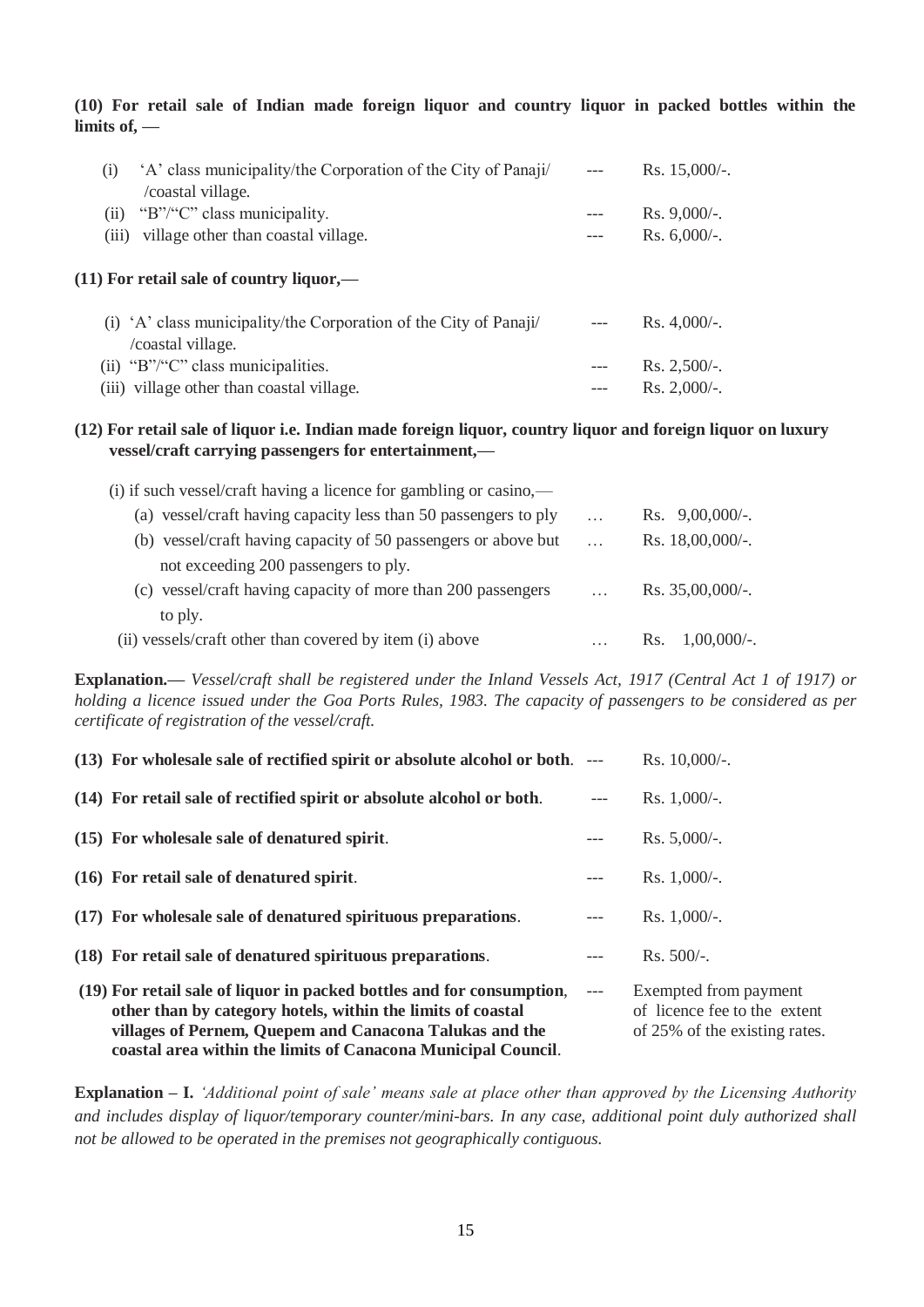**Explanation – II.** *For the purpose of the items (7), (9) and (10) above:— (a) 'A' class municipality means the municipal council of Margao, Mormugao, Mapusa or any other municipal council so declared by the Government from time to time. (b) 'Town' means the municipal area so declared by the Government in the State of Goa. (c) 'Village' means a village so declared by the Government in the State of Goa. (d) 'Coastal village' means the area of the village within limits of one kilometer from the high tide line all along the coastal belt, for the purpose of identifying the locations of licensed premises exclusively for levying annual licence fee for sale of liquor.*

**Explanation – III.** *For the purpose of item (12) above, the licensing authority shall in no way be held responsible for the safety of the passengers on the vessel/craft on which sale of liquor takes place and the owner of such vessel/craft shall be responsible for the safety of the passengers thereon.*

# **(III) TRANSFER OR SHIFTING OF LICENSE:**

| Sr. No.        | Categories                                                                                                                       |                          | Fees for transfer or shifting of licence |  |  |
|----------------|----------------------------------------------------------------------------------------------------------------------------------|--------------------------|------------------------------------------|--|--|
| $\overline{1}$ | $\overline{2}$                                                                                                                   |                          | 3                                        |  |  |
|                | (1) Retail sale of Indian made foreign liquor and country --- Rs. 60,000/-.<br>liquor in sealed bottles/consumption in premises. |                          |                                          |  |  |
| (2)            | Retail sale of Indian made foreign liquor and country liquor<br>in a hotel.                                                      | $\scriptstyle{\cdots}$ . | Rs. $1,00,000/$ -.                       |  |  |
| (3)            | Retail sale of foreign liquor in a hotel.                                                                                        | $---$                    | Rs. $1,00,000/$ -.                       |  |  |
| (4)            | Retail sale of foreign liquor other than in hotel.                                                                               | $---$                    | Rs. 50,000/-.                            |  |  |
| (5)            | Retail sale of liquor on luxury vessel/craft carrying passengers<br>for entertainment,-                                          |                          |                                          |  |  |
|                | (i) if such vessel/craft is having a licence for gambling or casino.                                                             | $\hspace{0.05cm}---$     | Rs. $25,00,000/$ -.                      |  |  |
|                | (ii) vessel/craft other than covered by item (i) above.                                                                          | $---$                    | Rs. 1,00,000/-.                          |  |  |
| (6)            | Retail sale of rectified spirit.                                                                                                 | $\hspace{0.05cm} \ldots$ | Rs. $2,000/-$ .                          |  |  |
| (7)            | Retail sale of denatured spirits.                                                                                                | $---$                    | Rs. 2,000/-.                             |  |  |
| (8)            | Retail sale of denatured spirituous preparation.                                                                                 | $---$                    | Rs. 2,000/-.                             |  |  |
| (9)            | Wholesale of liquor other than country liquor.                                                                                   | $---$                    | Rs. 1,00,000/-.                          |  |  |
|                | (10) Wholesale of country liquor.                                                                                                | $---$                    | Rs. 1,00,000/-.                          |  |  |
|                | (11) Wholesale sale of denatured spirit.                                                                                         | $---$                    | Rs. $2,000/-$ .                          |  |  |
|                | (12) Wholesale sale of rectified spirit.                                                                                         | $---$                    | Rs. 2,000/-.                             |  |  |
|                | (13) Wholesale sale of denatured spirituous preparations.                                                                        | $---$                    | Rs. 2,000/-.                             |  |  |
|                | (14) Wineries undertaking natural fermentation for manufacturing<br>of wine.                                                     | $---$                    | Rs. 50,000/-.                            |  |  |
|                | (15) Winery manufacturing wine with use of rectified spirit/extra<br>neutral alcohol for fortification.                          | $---$                    | Rs. $50,000/$ -.                         |  |  |
|                | (16) Distillery.                                                                                                                 | $---$                    | Rs. 12,00,000/-.                         |  |  |
|                | $(17)$ Brewery.                                                                                                                  | ---                      | Rs. 12,00,000/-.                         |  |  |
|                | (18) Bottling of country liquor.                                                                                                 | ---                      | Rs. 30,000/-.                            |  |  |
|                | (19) Blending of country liquor.                                                                                                 | $---$                    | Rs. 30,000/-.                            |  |  |
|                |                                                                                                                                  |                          |                                          |  |  |

**Explanation:—** *The above transfer or shifting fee shall be applicable for transfer of a licence to a person other the family member of the transferor:–*

*Provided that a fee equivalent to 10% of the processing fee shall be levied for transfer of licence to a family member, namely, spouse, father, mother, son, daughter, brother and sister or by way of inheritance or through any other mode without consideration.*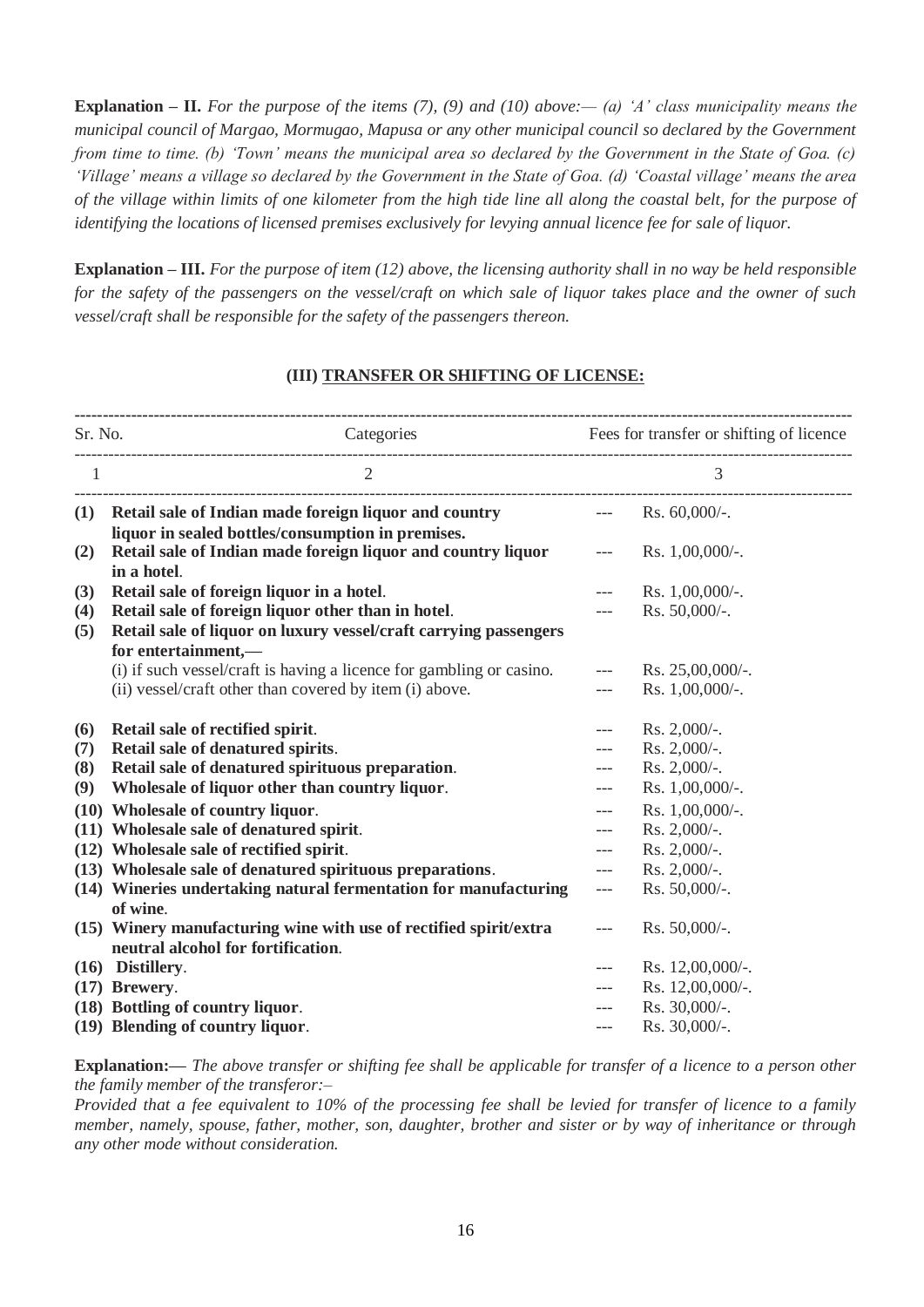# **(IV) IMPORT AND EXPORT:**

| (1) For each permit/No objection certificate for import of beer, ---<br>Indian made foreign liquor, foreign liquor and bottled wines.                                                                                                                                                         | Application fee of Rs. 08/-<br>per bulk litre shall be levied, of<br>which fee of Rs. 10/- by way of<br>court fee stamp to be affixed to<br>the application and the balance<br>amount payable into the<br>Government treasury against<br>challan/receipt. |
|-----------------------------------------------------------------------------------------------------------------------------------------------------------------------------------------------------------------------------------------------------------------------------------------------|-----------------------------------------------------------------------------------------------------------------------------------------------------------------------------------------------------------------------------------------------------------|
| (2) For each permit/No objection certificate for import of bottled ---<br>wines in the State of Goa, from the rest of India.                                                                                                                                                                  | Application fee of Rs. 10/-<br>per bulk litre shall be levied, of<br>which fee of Rs. 10/- by way of<br>court fee stamp to be affixed to<br>the application and the balance<br>amount payable into the<br>Government treasury against<br>challan/receipt. |
| (3) For each permit/No objection certificate for import of wine ---<br>wit natural fermentation, wine using rectified spirit or extra<br>neutral alcohol, rectified spirit, extra neutral alcohol, high<br>bouquet spirit, denatured spirit, concentrates, grain spirit,<br>malt spirit, etc. | Application Fee of Rs. 1,010/-<br>shall be levied. Fee so paid<br>shall neither be adjustable nor<br>be refundable in the event of<br>cancellation of permit/no<br>objection certificate.                                                                 |
| (4) For each permit/No objection certificate for export of ---<br>excisable article outside the State of Goa.                                                                                                                                                                                 | Application fee of Rs. 1,010/-<br>Shall be levied. Fee so paid shall<br>neither be adjustable nor be<br>refundable in the event of<br>cancellation of permit/No<br>objection certificate.                                                                 |
| (5) For revalidation, extension of each permit/No objection<br>---<br>Certificate for import/export of excisable article before the<br>expiry of the said permit/No Objection Certificate.                                                                                                    | Application fee of Rs. 1,010/-<br>shall be levied. Fee so paid shall<br>neither be adjustable nor be<br>refundable in the event of<br>cancellation of permit/No<br>objection certificate.                                                                 |
| (6) For extension of each permit/No Objection Certificate for ---<br>import/export of excisable article after the expiry of the<br>said permit/No Objection Certificate.                                                                                                                      | Application fee of Rs. 2,510/-<br>shall be levied. Fee so paid<br>shall neither be adjustable nor<br>be refundable in the event of<br>cancellation of permit/No<br>objection certificate.                                                                 |
| (7) For cancellation of import permit/export permit/No ---<br><b>Objection. Certificate.</b>                                                                                                                                                                                                  | Application fee of Rs. 5,010/-<br>shall be levied. Cancellation of<br>permit/No objection certificate<br>shall not be allowed more than<br>twice a year without prior<br>approval of the Government.                                                      |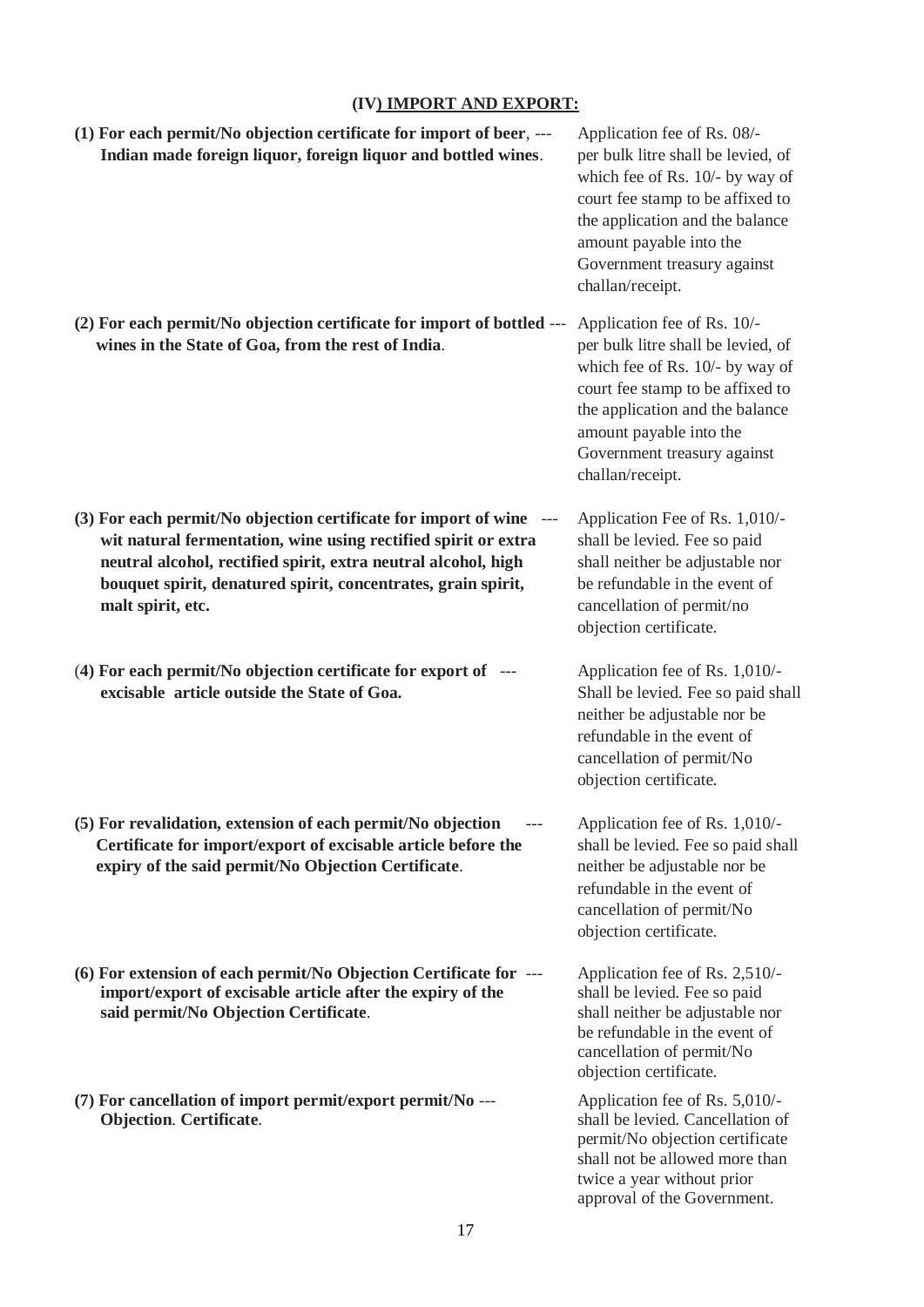**(8) For amendment or any alterations of any entries in the** --- Application fee of Rs. 500/ **permits**/ **No Objection Certificate** shall be levied. Fees so paid

shall neither be adjustable nor be refundable in the event of cancellation of permit/No objection certificate.

**(9) Fee for import of foreign liquor or Indian made foreign liquor in the State of Goa from outside India or import from the rest of India or transportation from the Custom Station in the State of Goa and its sale in the State of Goa for brands whose strength is below 80 U.P., —**

|        | (i) whose maximum retail price does not exceed Rs. 100/- per       | --- Rs. 25/- per bulk litre. 750 ml. |
|--------|--------------------------------------------------------------------|--------------------------------------|
|        | (ii) whose maximum retail price exceeds Rs. 100/- but does not     | --- Rs. 65/- per bulk litre. exceed  |
|        | Rs. 185/- per 750 ml.                                              |                                      |
|        | (iii) whose maximum retail price exceeds Rs. 185/- but does not    | --- Rs. 80/- per bulk litre.         |
|        | exceed Rs. 245/- per 750 ml.                                       |                                      |
|        | (iv) whose maximum retail price exceeds Rs. 245/- but does not     | --- Rs. 90/- per bulk litre.         |
|        | exceed Rs. 425/- per 750 ml.                                       |                                      |
|        | (v) whose maximum retail price exceeds Rs. 425/- but does not      | $-$ - Rs. 105/- per bulk litre.      |
|        | exceed Rs. 625/- per 750 ml.                                       |                                      |
|        | (vi) whose maximum retail price exceeds Rs. 625/- but does not     | --- Rs. 230/- per bulk litre.        |
|        | exceed Rs. 975/- per 750 ml.                                       |                                      |
|        | (vii) whose maximum retail price exceeds Rs. 975/- but does not    | $-$ - Rs. 300/- per bulk litre.      |
|        | exceed Rs. 1,275/- per 750 ml.                                     |                                      |
|        | (viii) whose maximum retail price exceeds Rs. 1,275/- but does not | --- Rs. 325/- per bulk litre.        |
|        | exceed Rs. 1,600/- per 750 ml.                                     |                                      |
|        | $(ix)$ whose maximum retail price exceeds Rs. 1,600/- but does not | --- Rs. 360/- per bulk litre.        |
|        | exceed Rs. 1,790/- per 750 ml.                                     |                                      |
|        | $(x)$ whose maximum retail price exceeds Rs. 1,790/- but does not  | --- Rs. 385/- per bulk litre.        |
|        | exceed Rs. 2,075/- per 750 ml.                                     |                                      |
|        | $(xi)$ whose maximum retail price exceeds Rs. 2,075/- but does not | $-$ - Rs. 630/- per bulk litre.      |
|        | exceed Rs. 3,500/- per 750 ml.                                     |                                      |
|        |                                                                    | $-$ - Rs. 1,080/- per bulk litre.    |
|        | (xii) whose maximum retail price exceeds Rs. 3,500/- but does not  |                                      |
|        | exceed Rs. 5,100/- per 750 ml.                                     |                                      |
| (xiii) | whose maximum retail price exceeds Rs. 5,100/- but does not        | $-$ Rs. 1,750/- per bulk litre.      |
|        | exceed Rs. 10,500/- per 750 ml.                                    |                                      |
| (xiv)  | whose maximum retail price exceeds Rs. 10,500/- but                | $-$ - Rs. 2,000/- per bulk litre.    |
|        |                                                                    |                                      |
|        |                                                                    |                                      |

 **Note:–** *An additional fee of Rs. 200/- per bulk litre in addition to the fee stipulated in item (9) above shall be charged for Indian made foreign liquor or foreign liquor, other than wine with or without rectified spirit/milk punch/concentrates/malt spirit and the like, imported from rest of India/imported from outside India or transported from the Custom Station into the State of Goa and sold in the State of Goa for brands whose strength is above 42.8% v/v but below 60% v/v.*

**(10) Fee for import of foreign liquor or Indian made foreign liquor other than milk punch, wine with or without using rectified spirit/ extra neutral alcohol and beer from outside India or imported from the rest of India or from the Custom Bonded Warehouse and sold in the State of Goa, whose strength is above 80 U.P.,—**

| (i) whose alcoholic strength does not exceed 5% $v/v$ . | $-$ Rs. 27/- per bulk litre. |
|---------------------------------------------------------|------------------------------|
| (ii) whose alcoholic strength exceeds $5\%$ v/v         | $-$ Rs. 30/- per bulk litre. |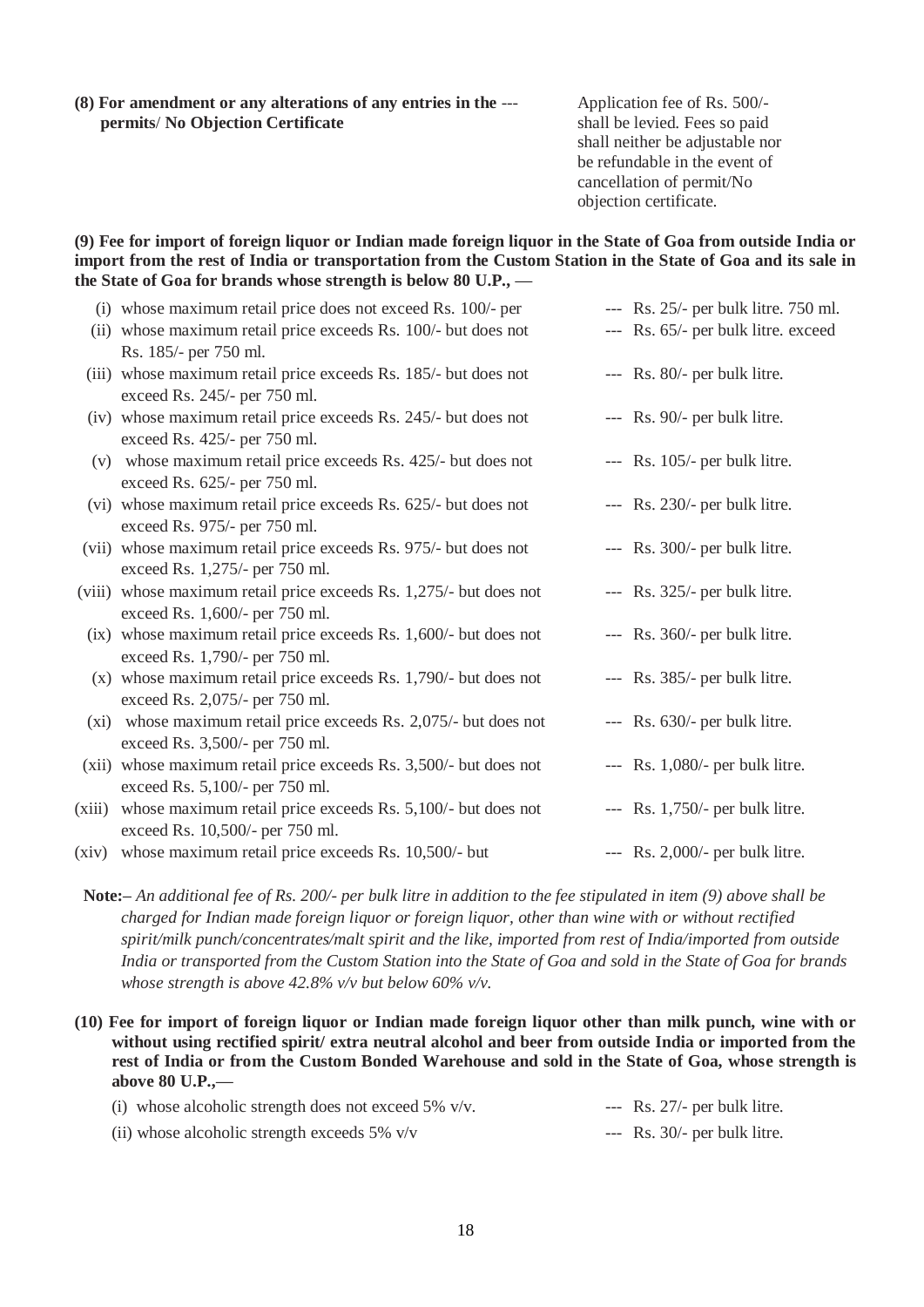**(11) Fee for Beer imported from outside India or transported from a Custom Station or imported from the rest of India and sold in the State of Goa,—**

| (i)   | whose alcoholic strength does not exceed 5% $v/v$ or 8.77% of<br>proof spirit and whose maximum retail price does not exceed<br>Rs. 75/- per bottle of 650 ml.                                                      | $---$    | Rs. 22/- per bulk litre.     |
|-------|---------------------------------------------------------------------------------------------------------------------------------------------------------------------------------------------------------------------|----------|------------------------------|
| (i)   | whose alcoholic strength does not exceed 5% $v/v$ or 8.77% of<br>proof spirit and whose maximum retail price exceeds Rs. 75/-<br>per bottle of 650 ml.                                                              |          | $-$ Rs. 26/- per bulk litre. |
| (iii) | whose alcoholic strength exceeds $5\%$ v/v or $8.77\%$ of proof<br>spirit but does not exceed 8% v.v. or 14.03% of proof spirit<br>and whose maximum retail price does not exceed Rs. 83/-<br>per bottle of 650 ml. |          | $-$ Rs. 30/- per bulk litre. |
| (iv)  | whose alcoholic strength exceeds 5% $v/v$ or 8.77% of proof<br>spirit but does not exceed 8% v.v. or 14.03% of proof spirit<br>and whose maximum retail price exceeds Rs. 83/- per                                  | $\cdots$ | Rs. 38/- per bulk litre.     |

bottle of 650 ml.

**(12) Fee for milk punch and wine imported from outside India or from Customs Bonded Warehouse or imported from the rest of India and sold in the State of Goa either using or not using the rectified spirit or extra neutral alcohol, for fortification or preservation or fermentation and manufactured by process of natural fermentation of fruits only, —**

| (i)  | whose maximum retail price does not exceed Rs. 100/-<br>per 750 ml.                                                                                                                                                              | $---$ | Rs. 6/- per bulk litre.   |
|------|----------------------------------------------------------------------------------------------------------------------------------------------------------------------------------------------------------------------------------|-------|---------------------------|
| (ii) | whose maximum retail price exceeds Rs. 100/- but does not<br>exceed Rs. 210/- per 750 ml.                                                                                                                                        | $---$ | Rs. 25/- per bulk litre   |
|      | (iii) whose maximum retail price exceeds Rs. 210/- but does not<br>exceed Rs. 310/- per 750 ml.                                                                                                                                  | $---$ | Rs. 35/- per bulk litre.  |
| (iv) | whose maximum retail price exceeds Rs. 310/- but does not<br>exceed Rs. 510/- per 750 ml.                                                                                                                                        | ---   | Rs. 70/- per bulk litre.  |
| (v)  | whose maximum retail price exceeds Rs. 510/- but does not<br>exceed Rs. 1,100/- per 750 ml.                                                                                                                                      | $---$ | Rs. 145/- per bulk litre. |
| (vi) | whose maximum retail price exceeds Rs. 1,100/- but does not<br>exceed Rs. 2,000/- per 750 ml.                                                                                                                                    | ---   | Rs. 300/- per bulk litre. |
|      | (vii) whose maximum retail price exceeds Rs. 2,000/- but does not<br>exceed Rs. 5,000/- per 750 ml.                                                                                                                              | $---$ | Rs. 500/- per bulk litre. |
|      | (viii) whose maximum retail price exceeds Rs. 5,000/- per 750 ml.                                                                                                                                                                | $---$ | Rs. 725/- per bulk litre. |
|      | (13) Fee for concentrates of scotch, malt spirit or any other spirits<br>used as additives for manufacture of Indian made foreign<br>liquor/high bouquet spirit, imported from outside India or<br>from Custom Bonded Warehouse. |       | Rs. 11/- per bulk litre.  |
|      | (14) Fee for alcohol other than for use in pharmaceutical units,<br>imported from outside India or from Custom Bonded<br>Warehouse.                                                                                              |       | Rs. 5/- per bulk litre.   |
|      | (15) Fee for alcohol for use in pharmaceutical units, imported<br>from outside India or from Custom Bonded Warehouse.                                                                                                            |       | Rs. 5/- per bulk litre.   |
|      | (16) Fee for alcohol imported for manufacture of Tequila like<br>Agave Spirit etc. imported from outside India or from<br><b>Custom Bonded Warehouse.</b>                                                                        | ---   | Rs. 11/- per bulk litre.  |

19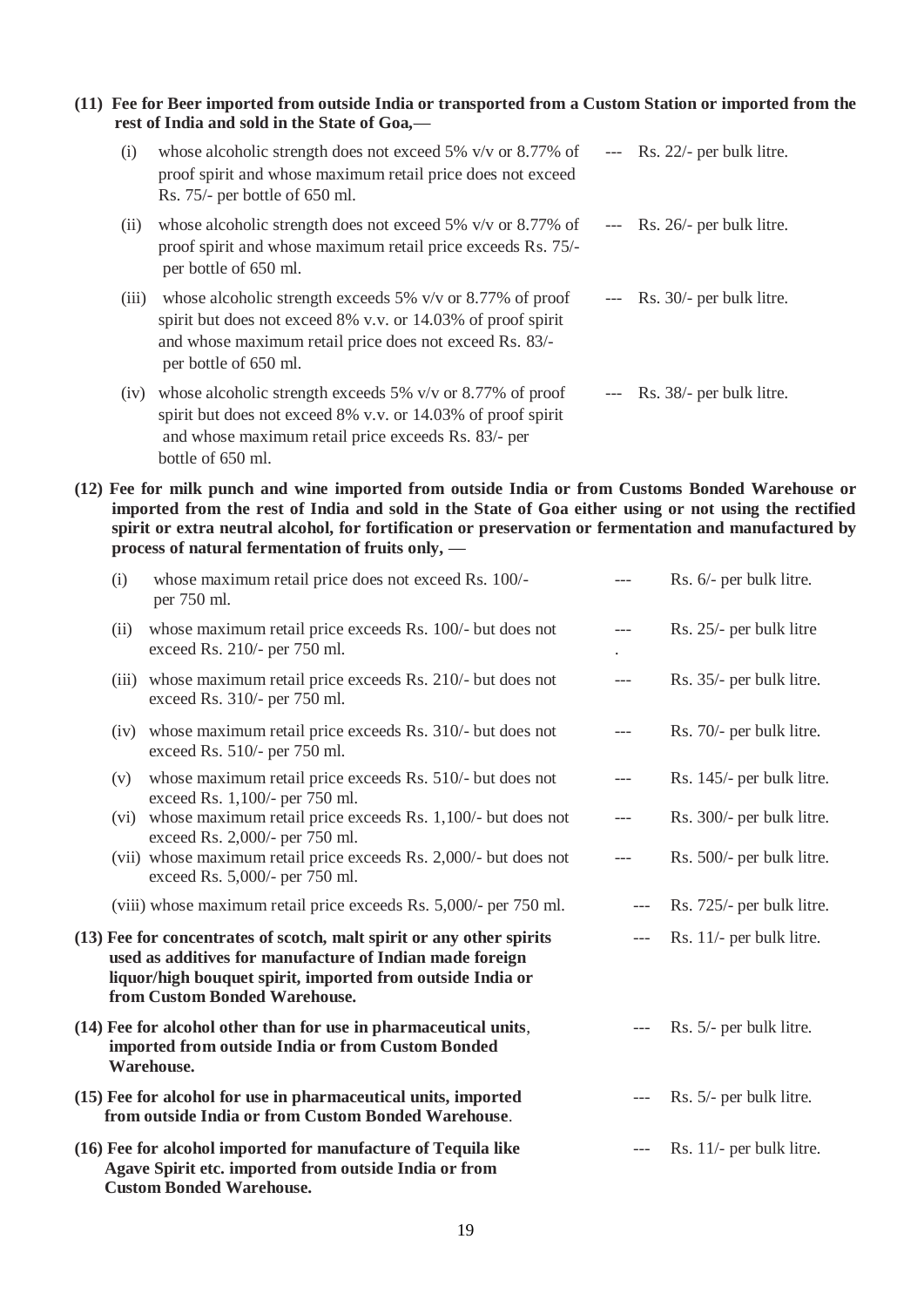| (17) Perfumed spirit/perfumed alcohol concentrate for<br>preparation of toilet preparation, imported from outside<br><b>India or from Custom Bonded Warehouse.</b>         |       | Rs. 2/- per bulk litre.    |
|----------------------------------------------------------------------------------------------------------------------------------------------------------------------------|-------|----------------------------|
| $(18)$ Health surcharge on items $(9)$ to $(12)$ above.                                                                                                                    |       | 2% of actual fee.          |
| (19) Fee for import of excisable articles into the State of Goa<br>from the rest of India,-                                                                                |       |                            |
| (i) industrial alcohol/rectified spirit other than base material for<br>manufacture of Indian made foreign liquor and<br>pharmaceutical units.                             |       | Rs. 5/- per bulk litre.    |
| (ii) alcohol for use in pharmaceutical unit.                                                                                                                               |       | Rs. 5/- per bulk litre.    |
| (iii) perfumed spirit/perfumed alcohol concentrate for toilet                                                                                                              |       | Rs. 2/- per bulk litre.    |
| preparations.                                                                                                                                                              |       |                            |
| (20) Fee for import of malt spirit or grape spirit or high bouquet<br>spirit or additives and the like from the rest of India into<br>the State of Goa.                    |       | Rs. 6/- per bulk litre.    |
| (21) Fee for import of rectified spirit for the purpose of<br>manufacturing extra neutral alcohol/neutral spirit/<br>/silent spirit by re-distillation and export as well. |       | Rs. 4/- per bulk litre.    |
| (22) Fee for alcohol imported for manufacture of Tequila like<br>Agave Spirit, etc.                                                                                        |       | Rs. 11/- per bulk litre.   |
| (23) Fee for export of Indian made foreign liquor/beer/high<br>bouquet spirit/alcohol/malt spirit/grain spirit and<br>grape spirit, etc.,—                                 |       |                            |
| (i) Indian made foreign liquor whose strength is below 80 U.P.                                                                                                             | $---$ | Re. 1.00/- per bulk litre. |
| (ii) Indian made foreign liquor other than beer, wine, milk<br>punch, whose strength is above 80 U.P.                                                                      | $---$ | Re. 1.00/- per bulk litre. |
| (iii) Beer.                                                                                                                                                                |       | Re. 0.50/- per bulk litre. |
| (iv) Wine.                                                                                                                                                                 | $---$ | Re. 0.50/- per bulk litre. |
| (v) High bouquet spirit.                                                                                                                                                   | $---$ | Rs. 10/- per bulk litre.   |
| (vi) Alcohol.                                                                                                                                                              | $---$ | Rs. 0.50/- per bulk litre. |
| (vii) Malt Spirit.                                                                                                                                                         | $---$ | Rs. 10/- per bulk litre.   |
| (viii) Grape spirit.                                                                                                                                                       | ---   | Rs. 10/- per bulk litre.   |
| (ix) Grain spirit.                                                                                                                                                         | $---$ | Rs. 10/- per bulk litre.   |
| (x) Concentrated Alcoholic Beverage/Scotch                                                                                                                                 | $---$ | Rs. 10/-per bulk litre.    |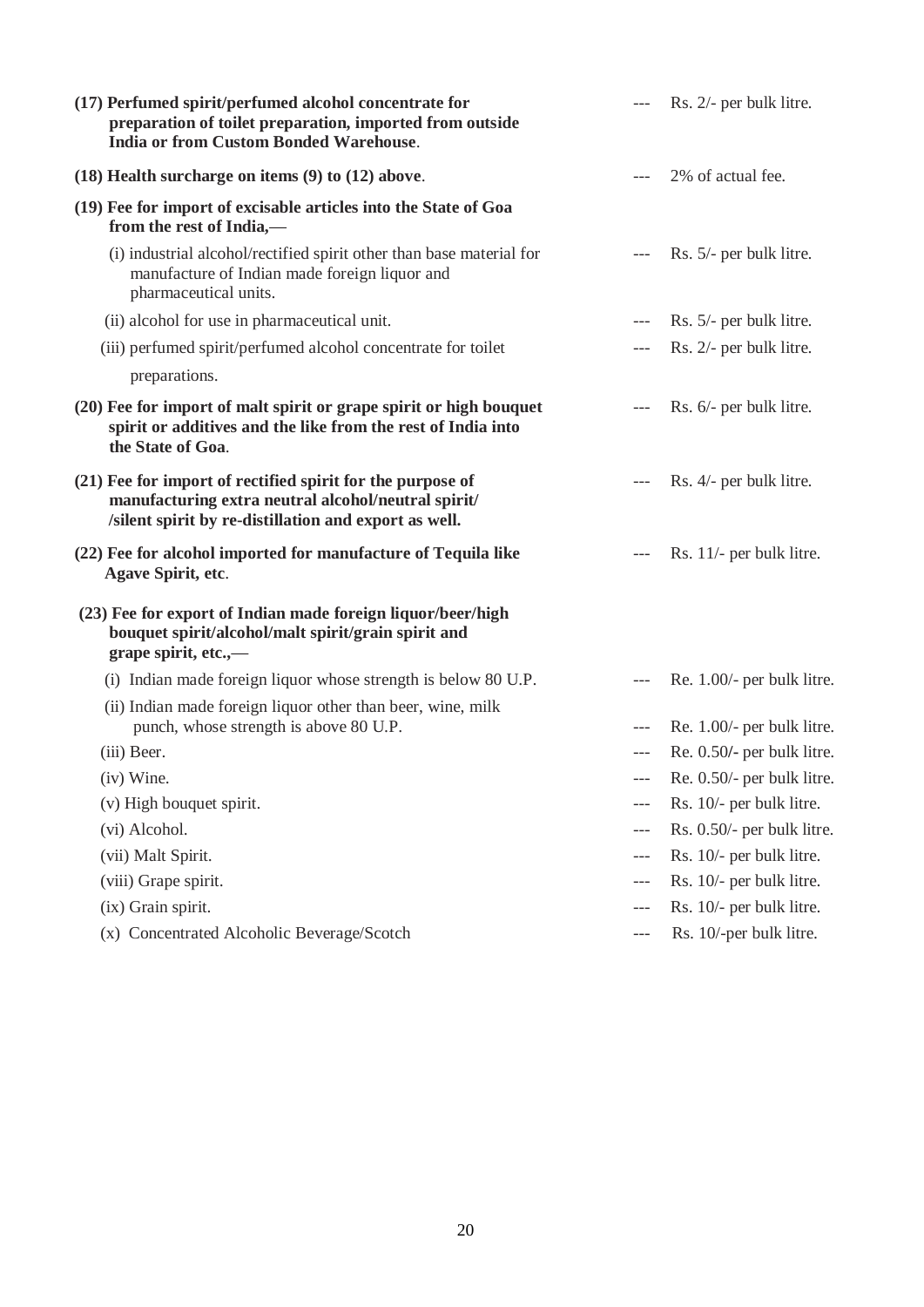### **(V) MISCELLANEOUS:**

- **(1) Fee for retail sale of liquor in packed bottles for keeping the** --- A surcharge of 50% of the **shop open upto one hour after the prescribed time.** licence fee
- **(2) Fee for retail sale of Indian made foreign liquor, country liquor and foreign liquor for consumption in the licensed premises by keeping the licensed premises open for serving the clientele beyond 11.00 p.m. but upto 5.00 a.m.,—**
	- (i) in case of hotel with 5 star category and above. --- Lumpsum surcharge of Rs. 5,00,000/- in addition to the annual licence fee for all the licences. (ii) in case of hotel with 2, 3 or 4 star and/or with --- Lumpsum surcharge of 'A' category. Rs. 3,00,000/- in addition to the annual licence fee for all the licences. (iii) in case of hotel with 'B' category. The same surcharge of second surcharge of second surface of  $\mu$ Rs. 2,00,000/- in addition to the annual licence fee for all the licences. (iv) in case of hotel with 'C' category issued by Tourism --- Lumpsum surcharge of<br>Department. Government of Goa and having a Rs. 1.00.000/- in addition to the Department, Government of Goa and having a swimming pool. licence fee for all the licences.
	- (v) in case of hotel with 'C' category issued by Tourism --- Lumpsum surcharge of Department, Government of Goa but not having a Rs. 50,000/- in addition to the swimming pool.  $\blacksquare$
- **(3) Fee for retail sale of Indian made foreign liquor and country liquor and foreign liquor, for consumption in the licensed premises situated in a coastal village or within the limits of the Corporation of the City of Panaji or of the Municipality of Mormugao/Margao/Ponda/Mapusa, keeping the licenced premises open for serving the clientele,—**

| (i) beyond $11:00$ p.m. but upto $1:00$ a.m.                                                                                                                                                                                                                                            |       | A surcharge of Rs. $1,00,000/$ -<br>in addition to the licence fee<br>for all the licences.                                                                                  |
|-----------------------------------------------------------------------------------------------------------------------------------------------------------------------------------------------------------------------------------------------------------------------------------------|-------|------------------------------------------------------------------------------------------------------------------------------------------------------------------------------|
| (ii) beyond $1:00$ a.m. but upto $4:00$ a.m.                                                                                                                                                                                                                                            | $---$ | A surcharge of Rs. $4,00,000/$ -<br>in addition to the licence fee<br>for all the licences.                                                                                  |
| (4) Fee for retail sale of Indian made foreign liquor, country<br>liquor and foreign liquor for consumption in the licenced<br>premises other than covered in item (3) above, keeping<br>the licensed premises open for serving the clientele beyond<br>11:00 p.m. but upto $1:00$ a.m. |       | A surcharge of 100% licence<br>fee in addition to the licence<br>fee for all the licences.                                                                                   |
| (5) Fee for sale of liquor keeping the licensed premises open on ---<br>weekly closure day except on the day declared as a<br>"dry day".                                                                                                                                                |       | A surcharge of 100% licence<br>fee of Indian made foreign<br>liquor/and/or country liquor/<br>and/or foreign liquor, in addition<br>to the licence fee for all the licences. |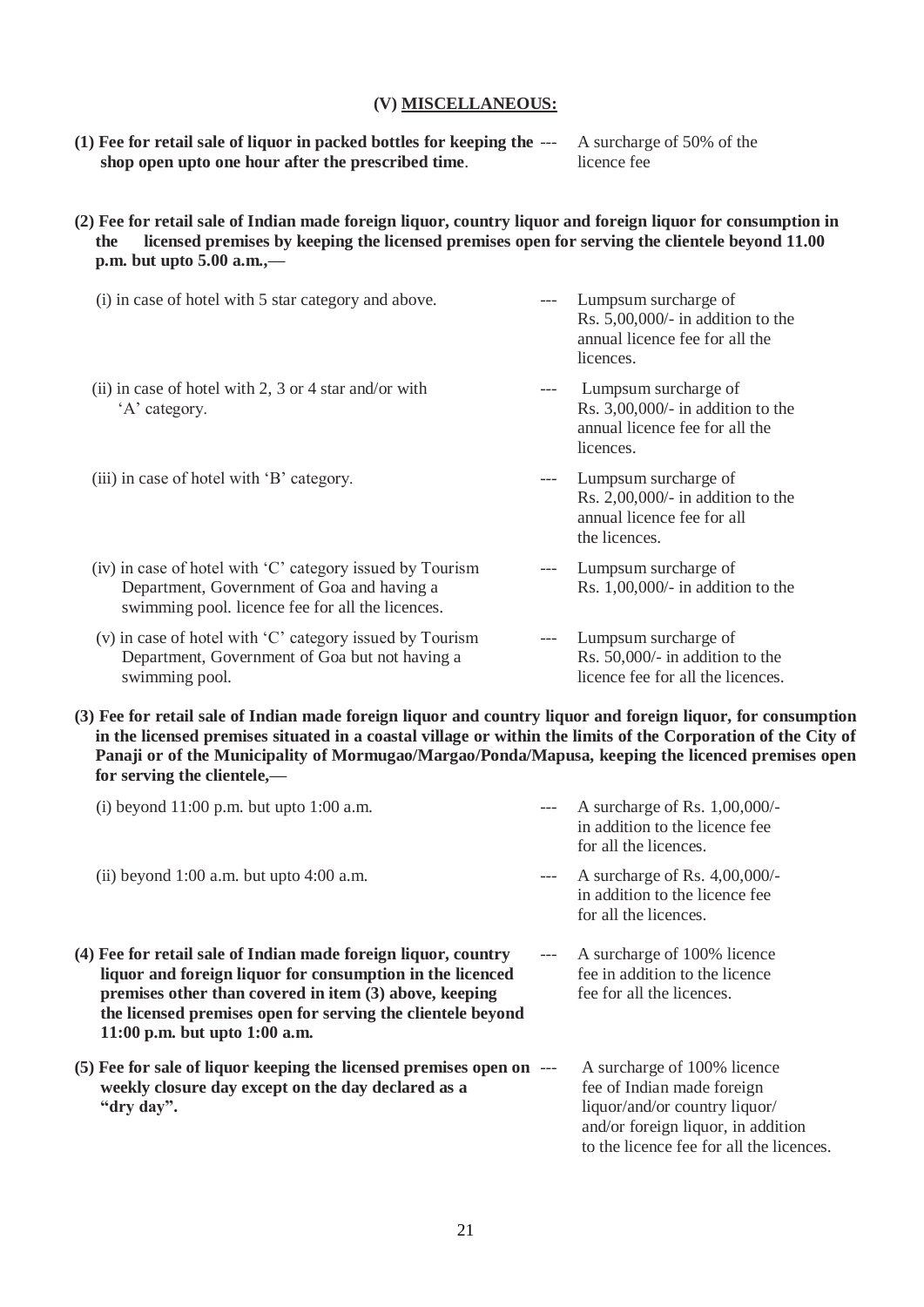| Period                                                                                                                                                                                                                                                                  | Licence Fee for retail sale<br>of liquor from 9.00 a.m.<br>upto $11.00$ p.m. |                         | <b>Additional Fee for</b><br>sale of liquor from<br>11.00 p.m. upto $1.00$ a.m. |
|-------------------------------------------------------------------------------------------------------------------------------------------------------------------------------------------------------------------------------------------------------------------------|------------------------------------------------------------------------------|-------------------------|---------------------------------------------------------------------------------|
| (1)                                                                                                                                                                                                                                                                     |                                                                              | (2)                     | (3)                                                                             |
| (i) For a period less than 2 days.                                                                                                                                                                                                                                      |                                                                              | Rs. $1,000/-.$          | $Rs. 2,000/-$                                                                   |
| (ii) For a period exceeding 2 days<br>but not exceeding 7 days.                                                                                                                                                                                                         |                                                                              | $Rs. 4,000/-.$          | Rs. 8,000/-                                                                     |
| (iii) For occasional licence for retail sale of liquor<br>for consumption upto $11:00$ p.m. for special<br>occasion/event in club/open place/enclosed<br>premises where entry fee is charged for the<br>guests, the following licence fee shall be<br>charged, namely:- |                                                                              |                         |                                                                                 |
| $(a)$ upto 100 guests.                                                                                                                                                                                                                                                  |                                                                              | Rs. 5,000/- per day.    |                                                                                 |
| (b) $101$ to $500$ guests.                                                                                                                                                                                                                                              |                                                                              | Rs. 10,000/- per day.   |                                                                                 |
| (c) $501$ to $1,000$ guests.                                                                                                                                                                                                                                            |                                                                              | Rs. 50,000/- per day.   |                                                                                 |
| (d) $1,001$ to $5,000$ guests.                                                                                                                                                                                                                                          |                                                                              | Rs. 1,00,000/- per day. |                                                                                 |

**(6) Fee for an occasional licence for retail sale of liquor i.e. Indian made foreign liquor, country liquor and foreign liquor for consumption, —**

**Note :** *The above licence fee shall cover only one point and for every additional point, 50% of licence fee will be charged*.

(e) Above 5,000 guests.  $\text{Rs. } 6,00,000/$ - per day.

**Note :** *The above licence fee shall cover upto 6 points and for every additional point above six points, an additional fee of Rs. 1,00,000/- for additional point shall be charged.*

(iv) For occasional licence for retail sale of liquor for consumption, by any licence holder, conducting the following licence fee shall be charged, namely:—

| $(a)$ upto 100 guests.         | Rs. $5,000/$ - per day.  |     |
|--------------------------------|--------------------------|-----|
| (b) $101$ to $500$ guests.     | Rs. $10,000/$ - per day. |     |
| (c) 501 to 1,000 guests.       | Rs. $50,000/$ - per day. | ___ |
| (d) $1,001$ to $5,000$ guests. | Rs. 1,00,000/- per day.  |     |

**Note***: The above licence fee shall cover only one point and for every additional point 50% of licence fee will be charged.*

(e) Above  $5,000$  guests. Rs.  $6,00,000/$ - per day.

**Note** : *The above licence fee shall cover upto 6 points and for every additional point above 6 points, an additional fee of Rs.1,00,000/- for every additional point shall be charged.*

(v) For any premises, other than that covered under sub-items (iii) and (iv) above, for retail sale of liquor for consumption, within or around the licenced premises and where entry fee is charged for guests, the following licence fee shall be charged, namely:—

| (a) upto 50 guests per day.         | Rs. 2,50,000/- per annum.   |  |
|-------------------------------------|-----------------------------|--|
| (b) $51$ to $100$ guests per day    | Rs. 5,00,000/- per annum.   |  |
| (c) 101 to 500 guests per day       | Rs. 7,50,000/- per annum.   |  |
| (d) $501$ to $1,000$ guests per day | Rs. 10,00,000/- per annum.  |  |
| $(e)$ Above 1,000 guests per day    | Rs. 50,000,000/- per annum. |  |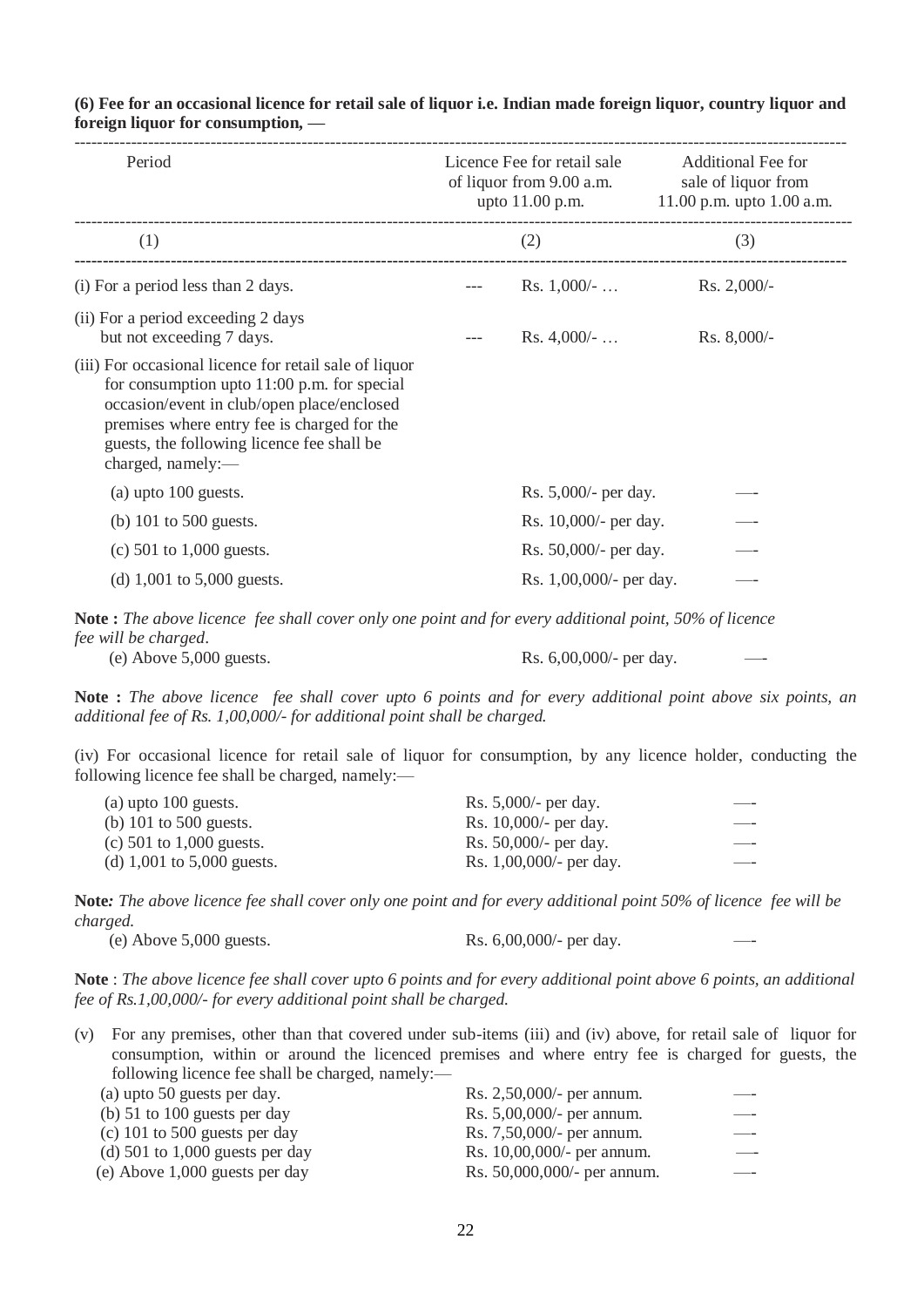**Note:** *The above licence fee shall not cover such special occasion/event held on such day(s) as may be notified by the Commissioner of Excise. On such day(s) as notified by the Commissioner of Excise, the licencee shall have to obtain an occasional licence.*

(vi) For retail sale of liquor i.e. Indian made foreign liquor, country liquor and foreign liquor for consumption:—

| (a) for a period exceeding 7 days but not<br>exceeding 30 days.                      | Rs. $15,000/-.$ | $Rs. 15,000/-$  |
|--------------------------------------------------------------------------------------|-----------------|-----------------|
| (b) for period exceeding 30 days but not<br>exceeding 60 days.                       | $Rs. 30,000/-.$ | $Rs. 30,000/-$  |
| (c) for a period exceeding 60 days but not<br>exceeding 180 days.                    | $Rs. 50,000/-.$ | $Rs. 50,000/$ - |
| (d) for seasonal licence for temporary<br>structure/shacks in a Government property. | $Rs. 15,000/-.$ | $Rs. 15,000/-$  |
| (e) for seasonal licence for temporary<br>structure in a private property.           | $Rs. 20,000/-.$ | Rs. 20,000/     |

**Explanation.–** *"Seasonal licence" means the licence issued for sale of liquor during the period commencing from month of October upto the month of May in a calendar year.*

| (vii) For occasional licence for retail sale of | $---$ | $\text{Rs.} 500/-$ |
|-------------------------------------------------|-------|--------------------|
| liquor in connection with ball room dance for   |       |                    |
| one night from $9.00$ p.m. to $5.00$ a.m.       |       |                    |

## **7. Fee for recording of label:**

(i) Fee per label per annum for recording and renewal of brand or label for Indian made foreign liquor/foreign liquor other than milk punch, wine with or without rectified spirit and Beer manufactured in the State of Goa/imported from the rest of India/imported from outside India, and sold in the State of Goa for brands,—

| (a) whose maximum retail price does not exceed Rs. 525/- | $---$    | Rs. 20,000/- per label per annum. |
|----------------------------------------------------------|----------|-----------------------------------|
| per 750 ml.                                              |          |                                   |
| (b) whose maximum retail price exceeds Rs. $525/-$ .     | $\cdots$ | Rs. 30,000/- per label per annum. |
| per $750$ ml                                             |          |                                   |

(ii) Fee per label per annum for recording and renewal of brand or label of wine without rectified spirit /extra neutral alcohol for fortification and manufactured by process of natural fermentation of fruits only, in the State of Goa/imported from the rest of India/imported from outside India or from a Custom Station,—

| (a) whose maximum retail price does not exceed Rs. 100/-<br>per bottle of 750 ml.                                                                                                                                                                                                          | Rs. 4,000/- per label per annum.  |
|--------------------------------------------------------------------------------------------------------------------------------------------------------------------------------------------------------------------------------------------------------------------------------------------|-----------------------------------|
| (b) whose maximum retail price exceeds Rs. 100/- but does<br>not exceed Rs. 500/- per bottle of 750 ml.                                                                                                                                                                                    | Rs. 12,000/- per label per annum. |
| (c) whose maximum retail price exceeds Rs. 500/- per bottle<br>of $750$ ml.                                                                                                                                                                                                                | Rs. 20,000/- per label per annum  |
| (iii) Fee per label per annum for recording and renewal of brand<br>or label of wine with rectified spirit/extra neutral alcohol for<br>fortification/preservation, manufactured in the State of Goa/<br>imported from the rest of India/outside India or from a<br><b>Custom Station.</b> | Rs. 14,000/- per label per annum. |
| (iv) Fee per label per annum for recording and renewal of label<br>or brand of Beer manufactured in the State of Goa/imported                                                                                                                                                              | Rs. 22,000/- per label per annum. |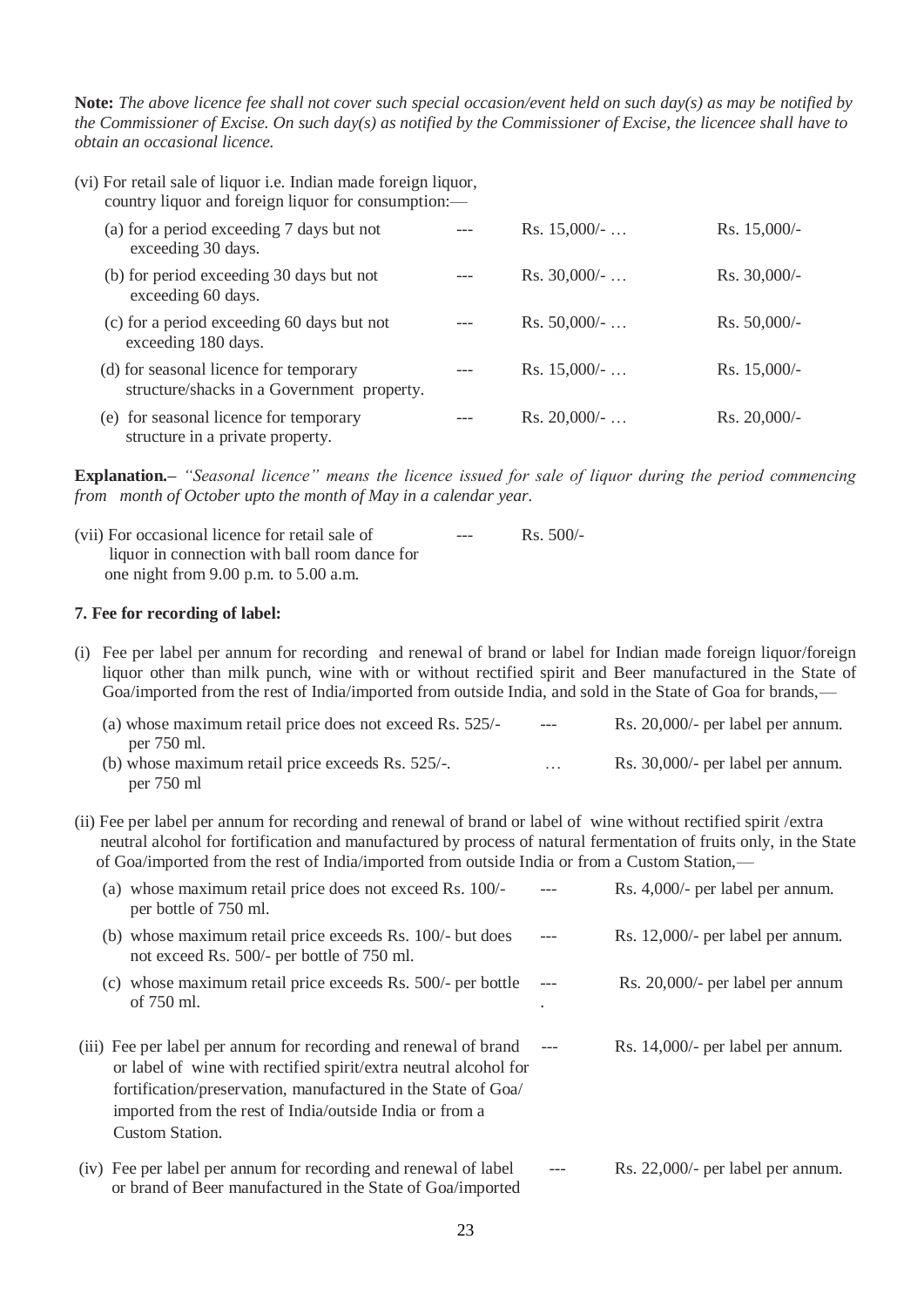from rest of India/imported from outside India.

.

| (v) | Fee for recording and renewal of label of Beer or brand<br>of beer manufactured by the pub brewery/microbrewery for<br>consumption in the licensed premises itself, if bottled.     | Rs. 6,000/- per label per annum.  |
|-----|-------------------------------------------------------------------------------------------------------------------------------------------------------------------------------------|-----------------------------------|
|     | (vi) Fee for recording and renewal of label of Beer or brand of Beer ---<br>manufactured by the pub brewery/microbrewery<br>And sold outside the licensed premises in bottles/kegs. | Rs. 12,000/- per label per annum. |
|     | (vii) Fee per label per annum for recording and renewal of label<br>or brand of blended country liquor using rectified spirit.                                                      | Rs. 12,000/- per label per annum. |
|     | (viii) Fee per label per annum for recording and renewal of label or brand<br>of country liquor and blended country liquor other than<br>covered under sub-item (xi) above,—        |                                   |
|     | (a) whose maximum retail does not exceed Rs. 200/-.                                                                                                                                 | Rs. 3,000/- per label per annum.  |
|     | (b) whose maximum retail price exceeds Rs. 200/-.                                                                                                                                   | Rs. 5,000/ per label per annum.   |

**Explanation.—** *Any manufacturing unit having a licence for manufacture of Indian made foreign liquor, wine or beer in the State of Goa and having a tie-up/leave and licence Agreement/bottling for other manufacturers/ concession/manufactured under trade mark licence or is in possession of an assigned licence to own the brand anywhere in India or outside India, shall pay an additional fee of Rs. 5,000/- for recording of label and a renewal fee of Rs. 2,500/- for each label, irrespective of the maximum retail price.*

| (ix) For recording and renewal of label of brand like liqueur creams and | $-$ -Rs. 4,000/- per label per annum. |
|--------------------------------------------------------------------------|---------------------------------------|
| similar products by cottage industry/ household industry.                |                                       |

# **(8) Processing fee,—** (i) for processing of the application for issuing a licence for  $\sim$  -- Rs. 60,000/retail sale of Indian made foreign liquor/country liquor for consumption/packed bottles. (ii) for processing of the application for issuing a licence for --- Rs. 1,00,000/wholesale of any type of liquor. (iii) for processing of the application for issuing a licence for --- Rs. 60,000/retail sale of foreign liquor for consumption in the licensed premises/in packed bottles. (iv) for processing of the application for grant of an additional --- Rs. 6,000/ licence for retail sale of foreign liquor for consumption in the licensed premises/packed bottles to the licensee already holding a licence for retail sale of Indian made foreign liquor and country liquor for consumption in licensed premises/packed bottles. (v) for processing of the application for change of licence to --- Rs. 50,000/-. manufacture wine from rectified spirit/extra neutral alcohol to natural fermentation and vice versa. (vi) for processing of the application for grant of licence for retail --- Rs. 25,00,000/ sale of liquor i.e. Indian made foreign liquor, country liquor and foreign liquor on vessel/craft used for the purpose of gambling/having licence for casino. (vii) for processing of the application for issuing a licence for --- Rs. 10,000/-.

wholesale/retail sale of extra neutral alcohol/rectified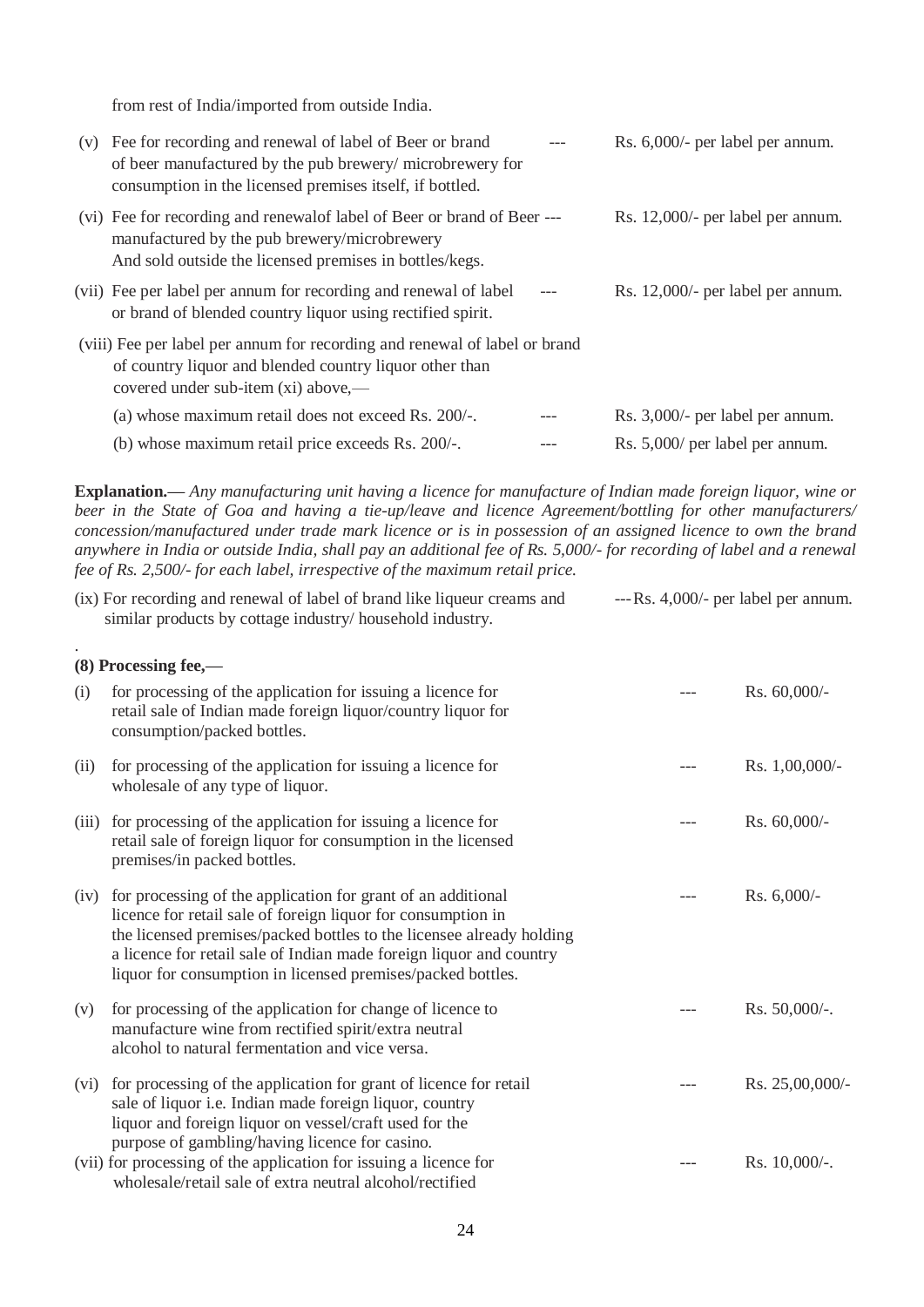spirits/denatured spirit/denatured spirituous preparation.

|      | (viii) for processing of the application for issuing a licence for<br>possession of rectified spirit/extra neutral alcohol/<br>/denatured spirit by industrial unit. | $Rs. 30,000/-.$  |
|------|----------------------------------------------------------------------------------------------------------------------------------------------------------------------|------------------|
| (X)  | for processing of the application for issuing a licence for<br>bottling of country liquor.                                                                           | Rs. $30,000/$ -. |
| (X1) | for processing of the application for issuing a licence for<br>blending of country liquor.                                                                           | $Rs. 30,000/-.$  |

**Explanation.—** *In case where the application referred to in sub-items (i), (ii), (iii) and (iv) above are rejected by the Commissioner the applicant shall be entitled for refund in excess of Rs. 5,000/- only.*

### **(9) Licence fee for possession, storage and transfer of excisable articles,—**

| (i) Licence fee for Bonded warehouse.<br>(ii) Licence fee for storage of duty paid excisable articles other<br>than bonded warehouse.<br>(iii) Licence fee for possession of denatured spirit/rectified<br>spirit/extra neutral alcohol/absolute alcohol/any other<br>spirit, for industrial use, other than liquor manufacturing<br>$units$ — | $---$ | Rs. 15,000/- per annum.<br>Rs. 7,500/- per annum.     |
|------------------------------------------------------------------------------------------------------------------------------------------------------------------------------------------------------------------------------------------------------------------------------------------------------------------------------------------------|-------|-------------------------------------------------------|
| $(a)$ Upto 49,999 bulk litre.<br>(b) 50,000 bulk litre and above.                                                                                                                                                                                                                                                                              | $---$ | Rs. $40,000/$ - per annum.<br>Rs. 60,000/- per annum. |

**Note :** *The fee specified at sub-items (i) to (iii) above are also applicable for renewal of permits/licences, as the case may be.*

| (iv) Licence fee for possession of liquor more than the<br>prescribed limit for personal consumption upto 100<br>bottles of 750ml/1000 ml.                                                                                                                                                            | Rs. 2,000/- per annum.  |
|-------------------------------------------------------------------------------------------------------------------------------------------------------------------------------------------------------------------------------------------------------------------------------------------------------|-------------------------|
| (v) Licence fee for possession of liquor for institutional<br>purpose upto 200 bottles of 750ml/1000 ml.                                                                                                                                                                                              | Rs. 3,000/- per annum.  |
| $(10)$ Fee for transfer or sale of alcohol/spirit/grain spirit/malt<br>spirit and any other spirit for the purpose of manufacture<br>of Indian made foreign liquor/country liquor/high<br>bouquet spirit/malt spirit/grape spirit/concentrate<br>scotch and any other spirit within the State of Goa. | Rs. 5/- per bulk litre. |
| (11) Fee for transfer or sale of high bouquet spirit/concentrated<br>scotch for the manufacture of Indian made foreign liquor/<br>/country liquor within the State of Goa.                                                                                                                            | Rs. 4/- per bulk litre. |
| (12) Fee for transfer or sale of alcohol to any pharmaceutical<br>unit within the State of Goa from any other unit.                                                                                                                                                                                   | Rs. 3/- per bulk litre. |

**Explanation.—** *For the purpose of computation of maximum retail price/volume in order to compute the excise duty, fee and label recording fee in standard manner, 60 ml., 90 ml., 180 ml., 375 ml. and above 750 ml. shall be rounded to 750 ml., in case of foreign liquor/Indian made foreign liquor and wine. In case of beer, 325 ml., 330 ml.,500 ml. and above 650 ml. shall be rounded to 650 ml.*

**Note 1***: Every label affixed on the bottle/pouch and external container shall display the maximum retail price. Every distillery/ brewery/winery/country liquor manufacturer/and importer of liquor from within India and outside India shall, declare the maximum retail price of label in force to the Excise Department and affix the same on the product failing which the label shall be deemed to be cancelled.*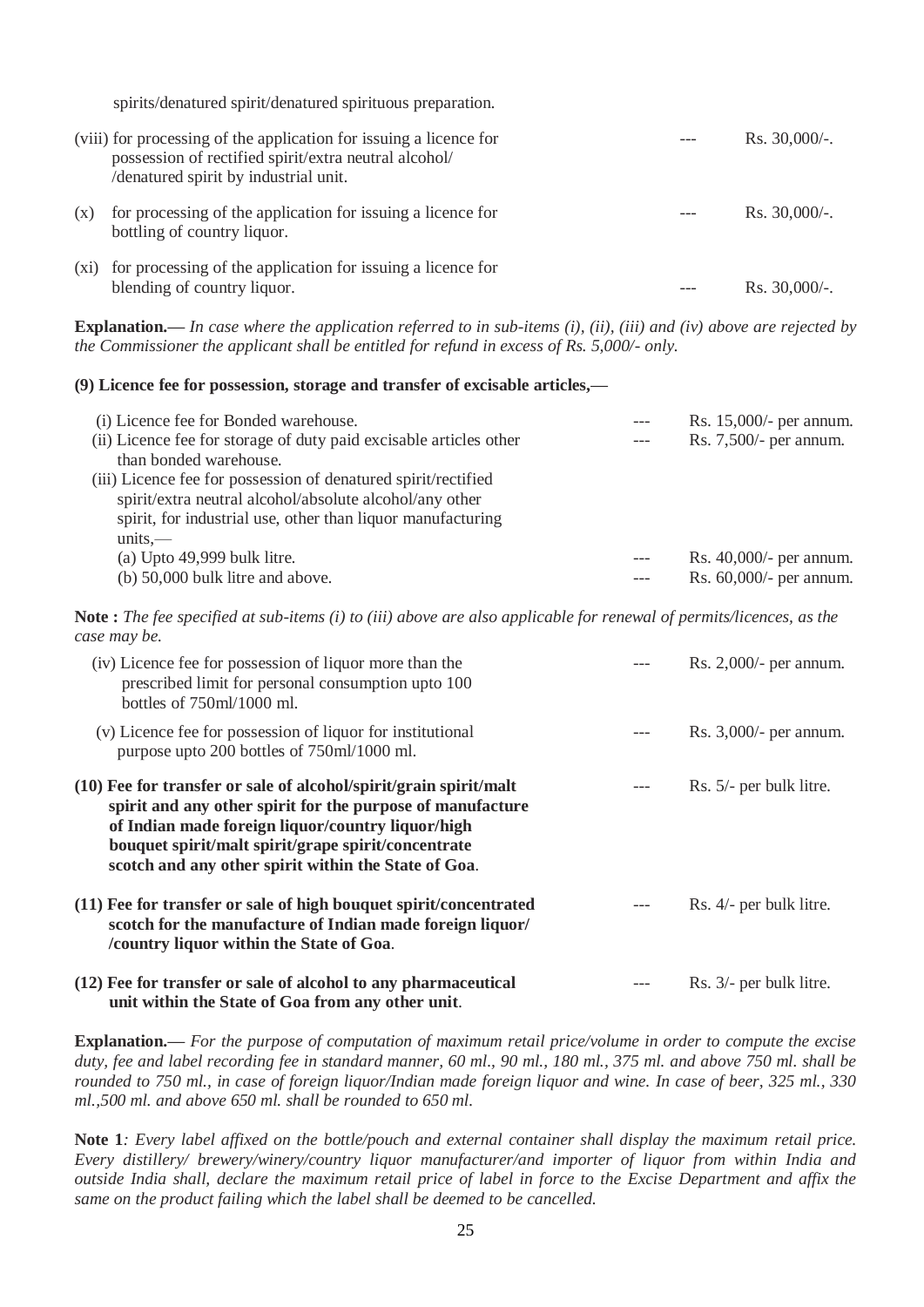**Note 2***: Any revision in the maximum retail price slab during the financial year in which the same has been duly recorded, the label will have to be recorded afresh by paying the difference fee. No refund of the fee shall be made in case of downward revision in the maximum retail price slab.*

**Note 3***: All types of Indian made foreign liquor, wines manufactured or imported for supply to the Canteen Stores Department, shall clearly mention the word "for Canteen Stores Department only" in the label affixed on the bottle/container/packing.*

**Note 4***: In addition to the maximum retail price, the manufacturer shall record the value of the refundable bottle deposit prominently and legibly on the label.*

### \* \* \* \* \*

### **VI OTHER FEES**

| (1) Fee for NOC, Import/Export permits and transportation of Molasses |
|-----------------------------------------------------------------------|
| (see Rule 18A of Goa Excise Duty Act & Rules 1964)                    |

| Item No. | Particulars                                                            | Rates of fees         |
|----------|------------------------------------------------------------------------|-----------------------|
| (1)      | Processing fee for grant of licences for possession of molasses        | Rs.25,000/-           |
| (2)      | Licence fee for possession of molasses                                 | Rs.25,000/- per annum |
| (3)      | For import of molasses into the State of Goa for use other than        | Rs. 150/- per M.T.    |
|          | manufacture of potable alcohol.                                        |                       |
| (4)      | For export of molasses outside the State of Goa, including outside the | Rs. 300/- per M.T.    |
|          | Country.                                                               |                       |
| (5)      | For transportation of molasses within the State of Goa and not covered |                       |
|          | by items $(1)$ and $(2)$ hereinabove.                                  |                       |
|          | a. For use in the manufacture of potable alcohol.                      | Rs. 150/- per M.T.    |
|          | b. For use other than in the manufacture of potable alcohol            | Rs. 300/- per M.T.    |

\* \* \* \* \*

**(2) Fee for Permit for transport of liquor for personal consumption in other State** (see Rule 19-B of Goa Excise Duty Act & Rules 1964)

**Rule 19B**: Any person going out of [Goa] may obtain a permit granted by the Excise Commissioner from any licensed liquor premises for the retail sale of liquors in sealed bottles on payment of **Rs.20/- per permit**. The permit shall be issued in the prescribed form authorizing the person to carry with him duty paid I.M.F. Liquor or Imported foreign liquor in such quantities as is specified in the State or Union Territory where the import of such liquor is permitted, subject to such conditions as the Commissioner may impose.

**\* \* \* \* \***

**(3) Fee for transport of imported liquor from custom bonded warehouse** (see Rule 19C of Goa Excise Duty Act & Rules 1964)

**Rule 19C**: Transport of imported liquor from custom bonded warehouse. – Any manufacturer/wholesale dealer intending to transport imported liquor to other States shall obtain a permit in Form E-7C to transport such liquor from custom bonded warehouse situated in this State upto check-post, from the Commissioner, upon payment of Rs.2,000/- (Rupees Two Thousand only) per permit.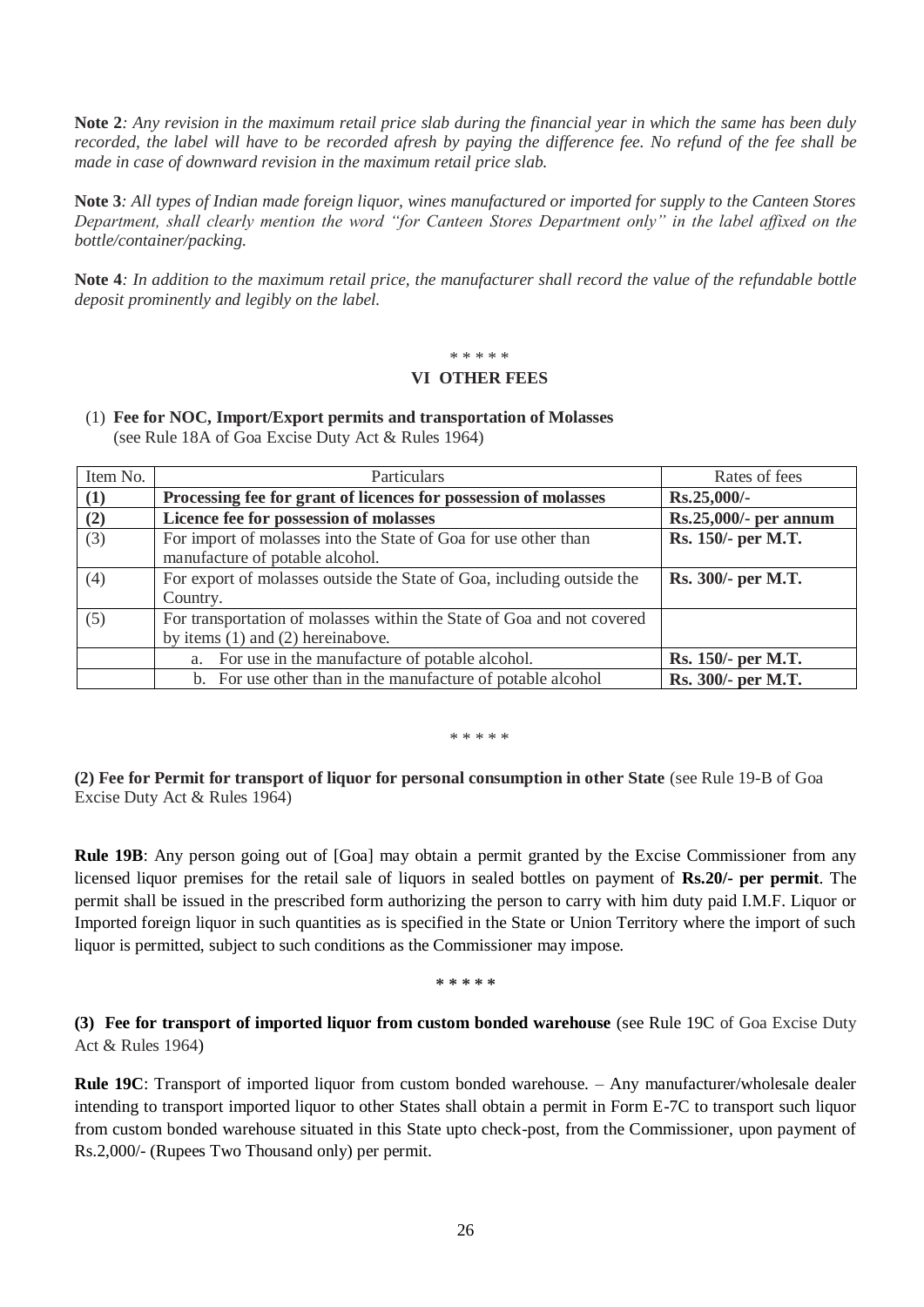**\* \* \* \* \***

**(4) Fee for establishment of pub brewery/micro brewery** [see Rule 41 (2A) and Rule 41(2B) of Goa Excise Duty Act & Rules 1964]

**Rule 41 (2A):** Any person desirous of obtaining licence to establish pub brewery/microbrewery for manufacturing beer **for sale and consumption on the premises itself** shall pay amount of **Rs.2 lakh**.

**Rule 41(2B):** Any person desirous of obtaining licence to establish pub brewery/microbrewery for manufacturing beer **for sale outside the premises** in bottles/kegs shall pay an amount of **Rs.4 lakhs.**

**\* \* \* \* \***

**(5) Fee for License for Lease of the Licensed premises** (see Rule 43B of Goa Excise Duty Act & Rules 1964)

**Rule 43B:** (1) The licensee holding a license issued under Rule 41 may lease the building and/or plant owned by him, or any part thereof, in respect of which he is holding such license, to any person (hereinafter referred to as the 'lessee of the licensee") by executing a Deed of Lease so as to authorize him to utilize it for the purpose of manufacturing liquor.

(2) The licensee, if he desires to assign any or all of his rights, under the licence issued to him under rule 43, to the lessee of the licensee, shall apply in Form E-12B to the Commissioner along with:-

(i) a challan for having credited into Government Treasury a sum of **Rs.10 lakhs;**

#### **\* \* \* \* \***

# **VII CONCESSIONS & EXEMPTIONS:**

**(1) Exemption of Sacramental Wine for religious purposes from License Fees and Excise Duties** (Notification No. FS/F.III/2-35/65/812 dated 03/02/1965 published in O.G. Series I No. 6 dated 11/02/1965)

In exercise of the powers conferred by sub-section (1) of section 42 of the Goa, Daman and Diu Excise Duty Act, 1964, the Government hereby **exempts** the manufacture of sacramental wine intended for religious purposes **from the duty of excise and licence fee payable under the Act**, subject to the observance of all other restrictions and conditions in the Rules.

### **\* \* \* \* \***

# **(2) Concession of license fees for wholesale license for sale of country liquor to All Goa Toddy Tappers Association** (Notification No.1/1/2001-Fin(R&C) (VI)

In exercise of the powers conferred by sub-section (1) of section 42 of the Goa Excise Duty Act, 1964 (Act 5 of 1964), the Government of Goa being of the opinion that reasonable grounds exist for doing so, hereby **exempts the All Goa Toddy Tappers Association from payment of licence fee for wholesale licence, as in excess of Rs.1,000/-** (Rupees One Thousand Only) for sale of country liquor in the jurisdiction of Salcete Taluka of the State of Goa only, effective from the financial year 2001-2002.

**\* \* \* \* \***

**(3) Exemption of Excise Duty on samples of liquor drawn by Inspectors of Indian Standards Institution** (Notification No. Fin (Rev)/2-35/42/3305/74 dated 14/01/1975 published in O.G. Series II No. 43 dated 24/01/1975)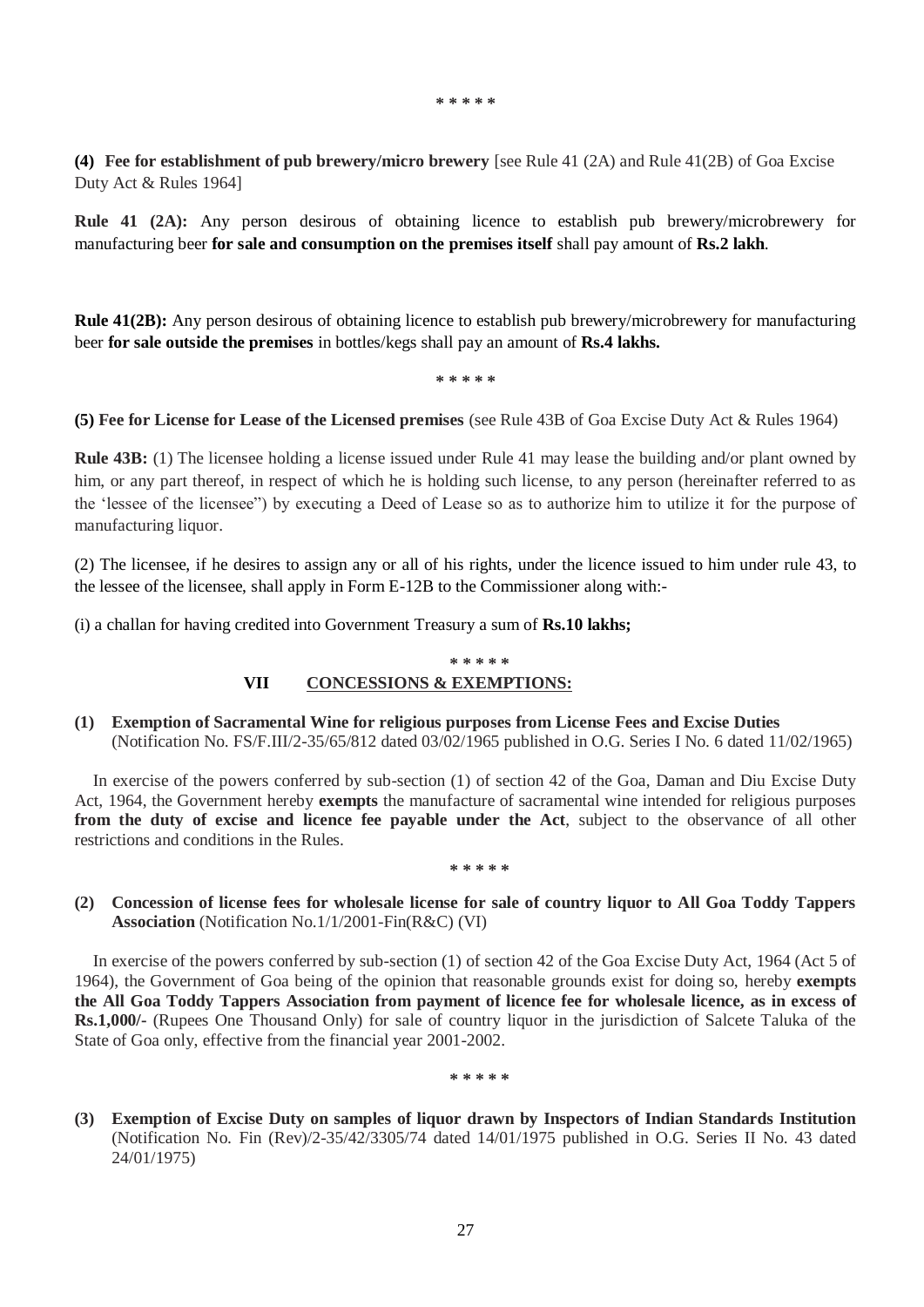In exercise of the powers conferred by sub-section (1) of section 42 of the Goa Daman and Diu Excise Duty Act, 1964 (5 of 1964), the Government of Goa, daman and Diu hereby **exempts from payment of excise duty** the samples of liquor mentioned below to be drawn by the Inspectors of Indian Standards Institution from the liquors manufactured in the Distilleries/ Breweries in the State who are holding licences from the said Institution.

| <b>Product</b>                                    | <b>Quantity</b>                                                        |
|---------------------------------------------------|------------------------------------------------------------------------|
| (1) Indian Made Foreign Liquor<br>other than Beer | One bottle of 750 ml each product and brand<br>(six samples per annum) |
| $(2)$ Beer                                        | Two bottles of 650 ml of each brand (six)<br>samples per annum)        |
|                                                   | * * * * *                                                              |

# **(4) Concession on Excise Duty payable on IMFL to Defence Service Establishments** (Notification No.1/1/2001-Fin(R&C) (VII) published in the Official Gazette, Series II No.27 (Extraordinary) dated 4/10/2000)

In exercise of the powers conferred by sub-section (1) of section 42 of the Goa Excise Duty Act, 1964 (Act 5 of 1964) and is supersession of the Government Notification No.1/2/94-Fin(R&C) dated 21-4-1998 published in the Official Gazette, Extraordinary, Series II No.4 dated 23-4-1998, the Government of Goa, being of the opinion that reasonable grounds exist for doing so, hereby **exempts Indian Made Foreign Liquor** to be supplied to/purchased by the Defense Service Establishment situated in the State of Goa, **from payment of so much of excise duty as may be in excess of 50% of the amount of excise duty leviable thereon**, provided prior authorization of the Commissioner of Excise is obtained before removal of Indian Made Foreign Liquor from bonded warehouses of manufacturing units/licensed wholesale dealers of Indian made foreign liquor.

### **\* \* \* \* \***

**(5) Exemption of Excise Duty on loss of liquor on account of breakages and leakages stored in warehouses** (Notification No.Fin(Rev)/F.2-35/Audit/2/72 dated 26-9-74 Published in Official Gazette Series II, No. 27, dated 3-10-74)

Whereas there is a loss of excisable article, namely, liquor warehoused in bonded warehouses, due to breakages of bottles as also leakages ;

And whereas the dealers who have warehoused such liquor in the said warehouses are seeking exemption from payment of excise duty under the Goa, Daman and Diu Excise Duty Act, 1964 and the Rules framed thereunder;

And whereas the Government is satisfied that a reasonable ground exists for granting exemption from payment of Excise Duty on such loss of liquor on account of breakages and leakages upto one percent of the total quantity, while the bottles are stored in warehouses;

Now, therefore, in exercise of the powers under sub-section (1) of Section 42 of the Goa, Daman and Diu Excise Duty Act, 1964 the Government of Goa, Daman and Diu hereby orders that---

(i) There shall be granted **exemption from payment of Excise Duty** under Rule 28 of the Goa, Daman and Diu Excise Duty Rules, 1964 to all dealers who have stored liquor in bonded warehouses on such quantity of liquor as may have been lost due to breakages or leakages.

Provided that **no such exemption shall be granted to a quantity of liquor in excess of one percent of the total quantity of liquor stored** in the bonded warehouses.

**\* \* \* \* \***

# **(6) Exemption of License Fees for Wholesale License of Palm liquor by landlords of coconut groves receiving rent in kind**

(Notification No.Fin(Rev)/2-35/PART/1/20141/69/dated 22-7-1971 Published in Official Gazette No.31, Series II dated 2-11-1972)